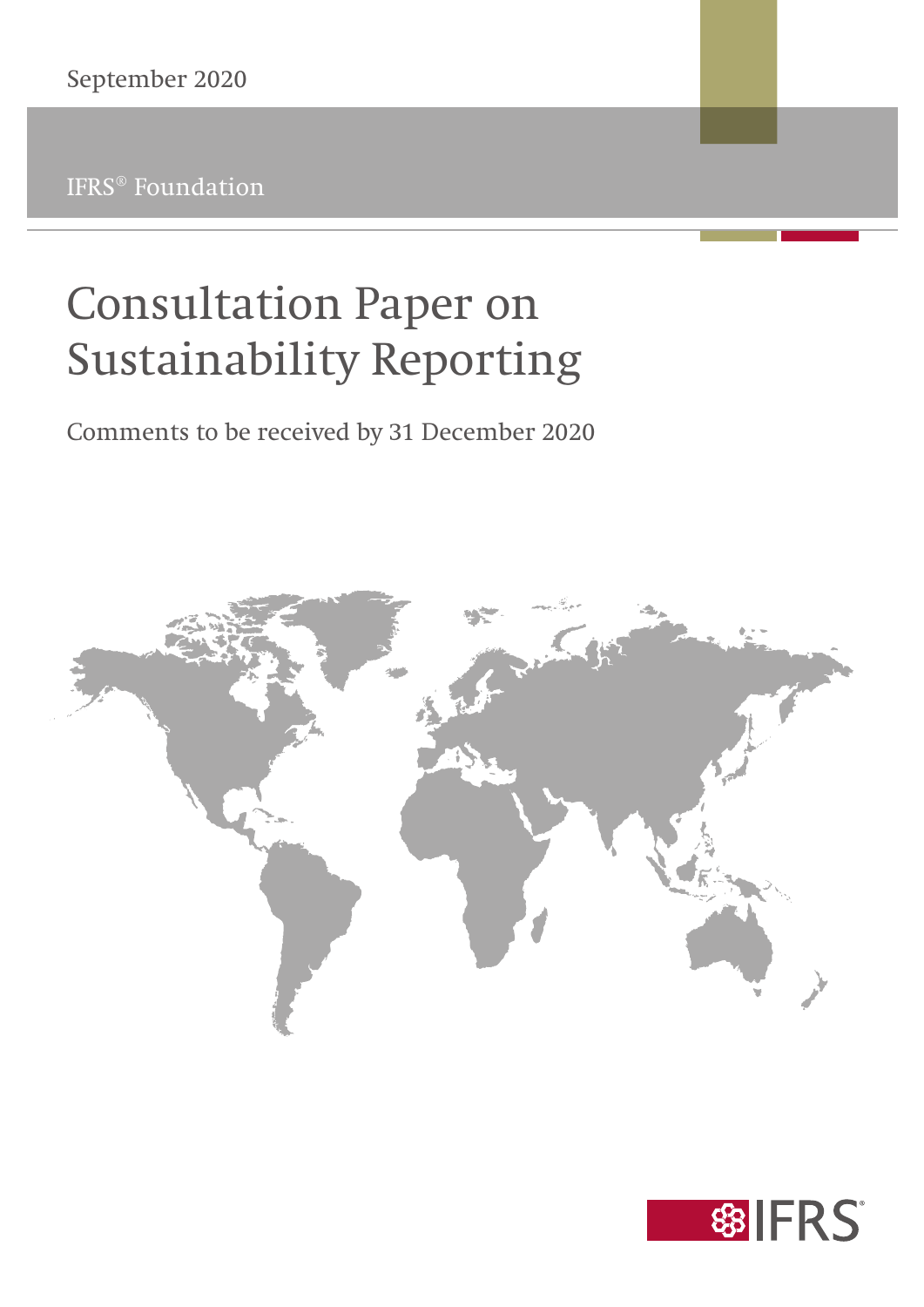# IFRS Foundation **Consultation Paper on Sustainability Reporting**

September 2020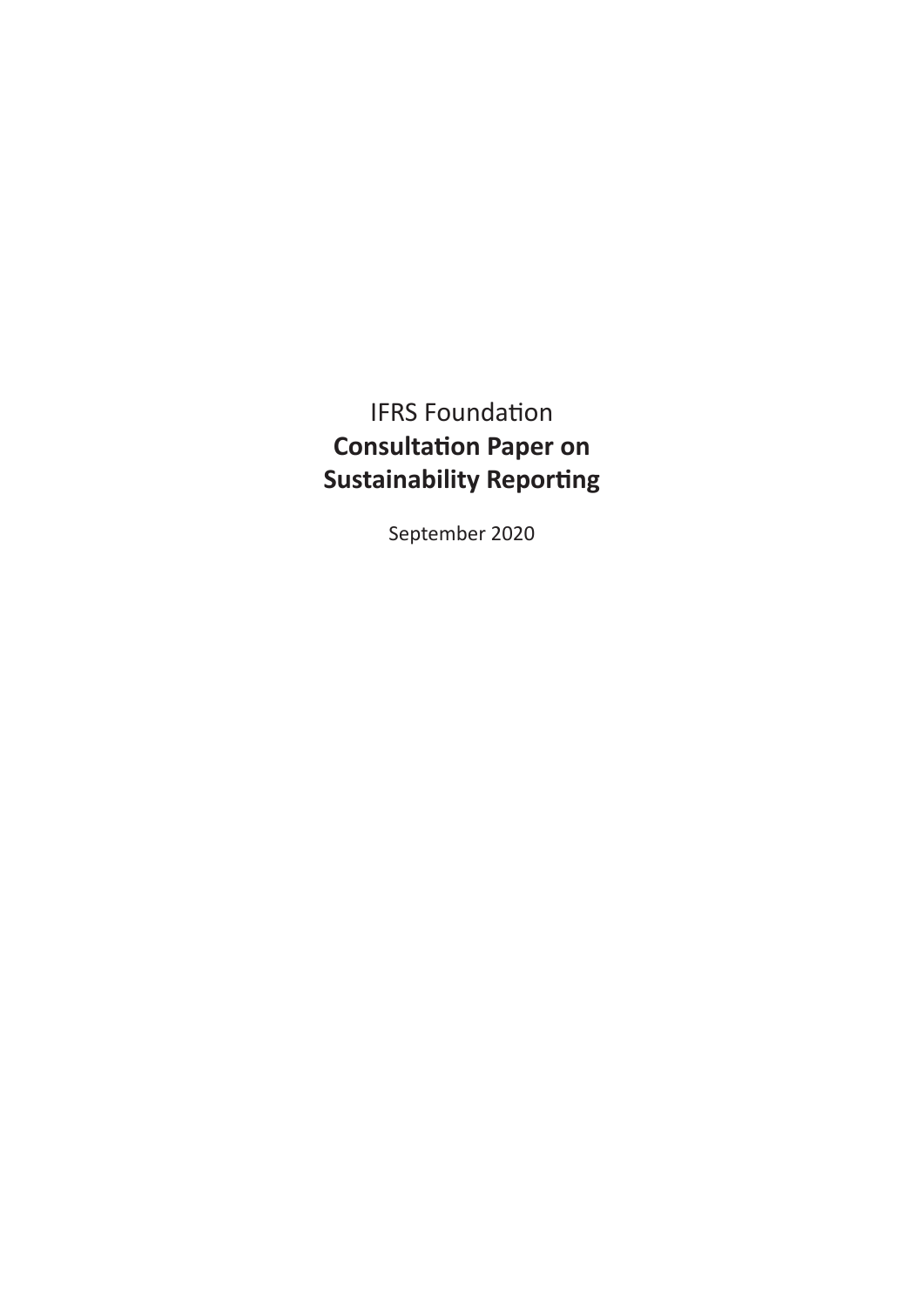*Consultation Paper on Sustainability Reporting* is published by the IFRS Foundation Trustees for comment only. Comments need to be received by 31 December 2020 and should be submitted by email to <u>commentletters@ifrs.org</u> or on the 'Open for comment' page at [www.ifrs.org/projects/](https://www.ifrs.org/projects/open-for-comment/) [open-for-comment/.](https://www.ifrs.org/projects/open-for-comment/)

All comments will be on the public record and posted on our website at [www.ifrs.org](https://www.ifrs.org/) unless the respondent requests confidentiality. Such requests will not normally be granted unless supported by a good reason, for example, commercial confidence. Please see our website for details on this policy and on how we use your personal data.

**Disclaimer:** To the extent permitted by applicable law, the Board and the Foundation expressly disclaim all liability howsoever arising from this publication or any translation thereof whether in contract, tort or otherwise to any person in respect of any claims or losses of any nature including direct, indirect, incidental or consequential loss, punitive damages, penalties or costs.

Information contained in this publication does not constitute advice and should not be substituted for the services of an appropriately qualified professional.

#### **Copyright © 2020 IFRS Foundation**

**All rights reserved.** Reproduction and use rights are strictly limited. Please contact the Foundation for further details at permissions@ifrs.org.

Copies of Board publications may be ordered from the Foundation by emailing publications@ifrs.org or visiting our shop at https://shop.ifrs.org.

# **錦IFRS**

The Foundation has trade marks registered around the world (Marks) including 'IAS®', 'IASB®', the IASB® logo, 'IFRIC®', 'IFRS®', the IFRS® logo, 'IFRS for SMEs®', the IFRS for SMEs® logo, 'International Accounting Standards®', 'International Financial Reporting Standards®', the 'Hexagon Device', 'NIIF®' and 'SIC®'. Further details of the Foundation's Marks are available from the Foundation on request.

The Foundation is a not-for-profit corporation under the General Corporation Law of the State of Delaware, USA and operates in England and Wales as an overseas company (Company number: FC023235) with its principal office in the Columbus Building, 7 Westferry Circus, Canary Wharf, London, E14 4HD.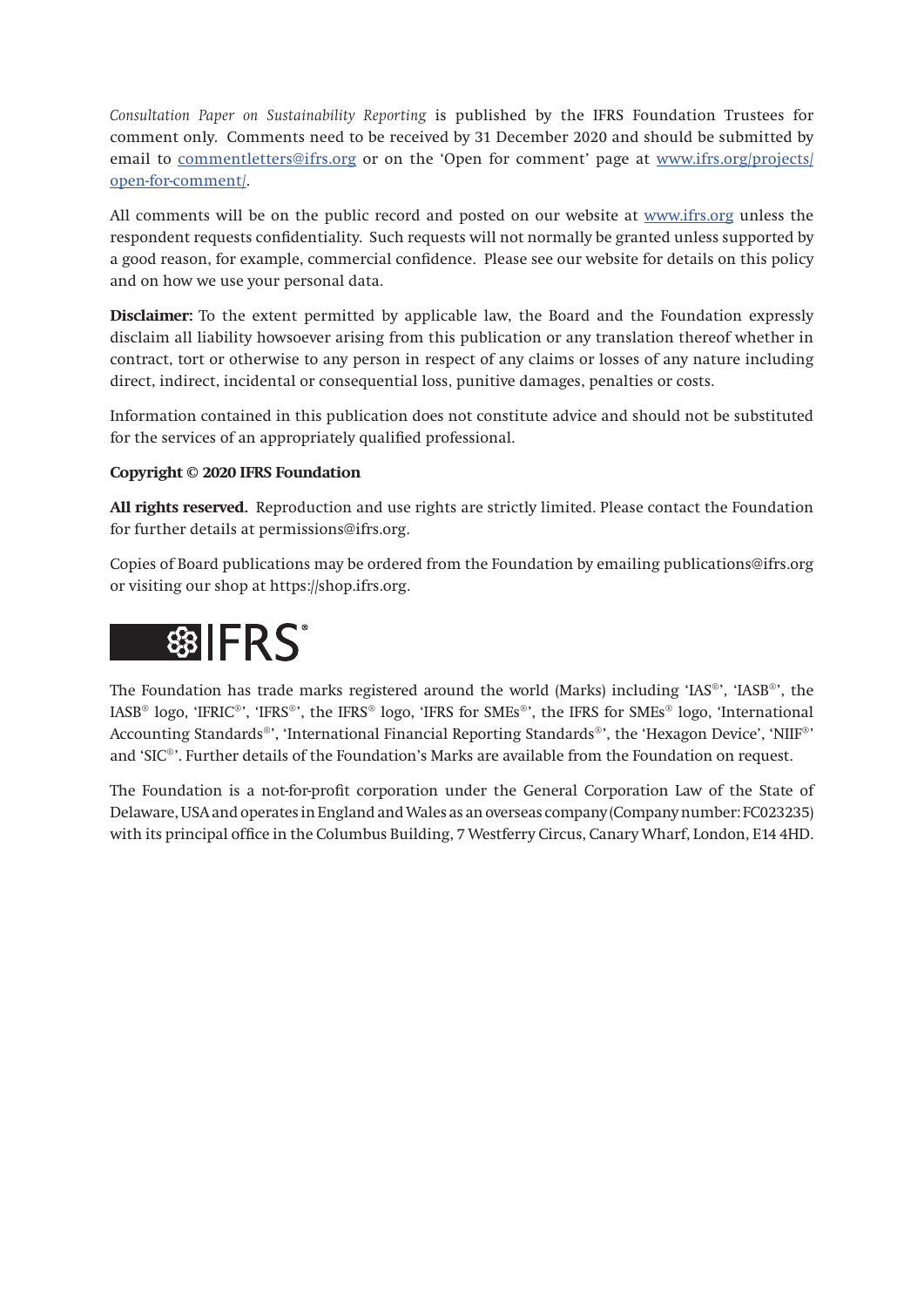### **CONTENTS**

|                                               |                                                                        | from paragraph |
|-----------------------------------------------|------------------------------------------------------------------------|----------------|
|                                               | <b>IFRS FOUNDATION CONSULTATION PAPER ON SUSTAINABILITY REPORTING</b>  |                |
|                                               | <b>Preamble and Invitation to Comment</b>                              | 4              |
|                                               | Part 1 Assessment of the current situation                             | 4              |
|                                               | Growing and urgent demand                                              | $\overline{4}$ |
|                                               | A supply side in transition                                            | 6              |
|                                               | The need for consistency in reporting and comparable information       | 6              |
|                                               | What can the IFRS Foundation contribute?                               | $\overline{7}$ |
|                                               | Part 2 High-level options for the IFRS Foundation                      | 8              |
|                                               | Part 3 A new Sustainability Standards Board                            | 8              |
|                                               | Proposed governance structure of the SSB                               | 9              |
|                                               | <b>Requirements for success</b>                                        | 9              |
|                                               | Part 4 Relationships with other institutions and initiatives           | 10             |
|                                               | Working with established organisations                                 | 10             |
|                                               | Providing a global platform                                            | 11             |
|                                               | Part 5 Scope - if SSB were to be established by the IFRS Foundation    | 12             |
|                                               | A 'climate-first' approach                                             | 12             |
|                                               | Approach to materiality                                                | 13             |
|                                               | Achieving assurance                                                    | 14             |
| <b>Questions for consultation</b>             |                                                                        | 15             |
| Annex A - Process                             |                                                                        | 17             |
| Annex B - Research considered by the Trustees |                                                                        | 18             |
|                                               | Annex C – Connected organisations involved in sustainability reporting | 20             |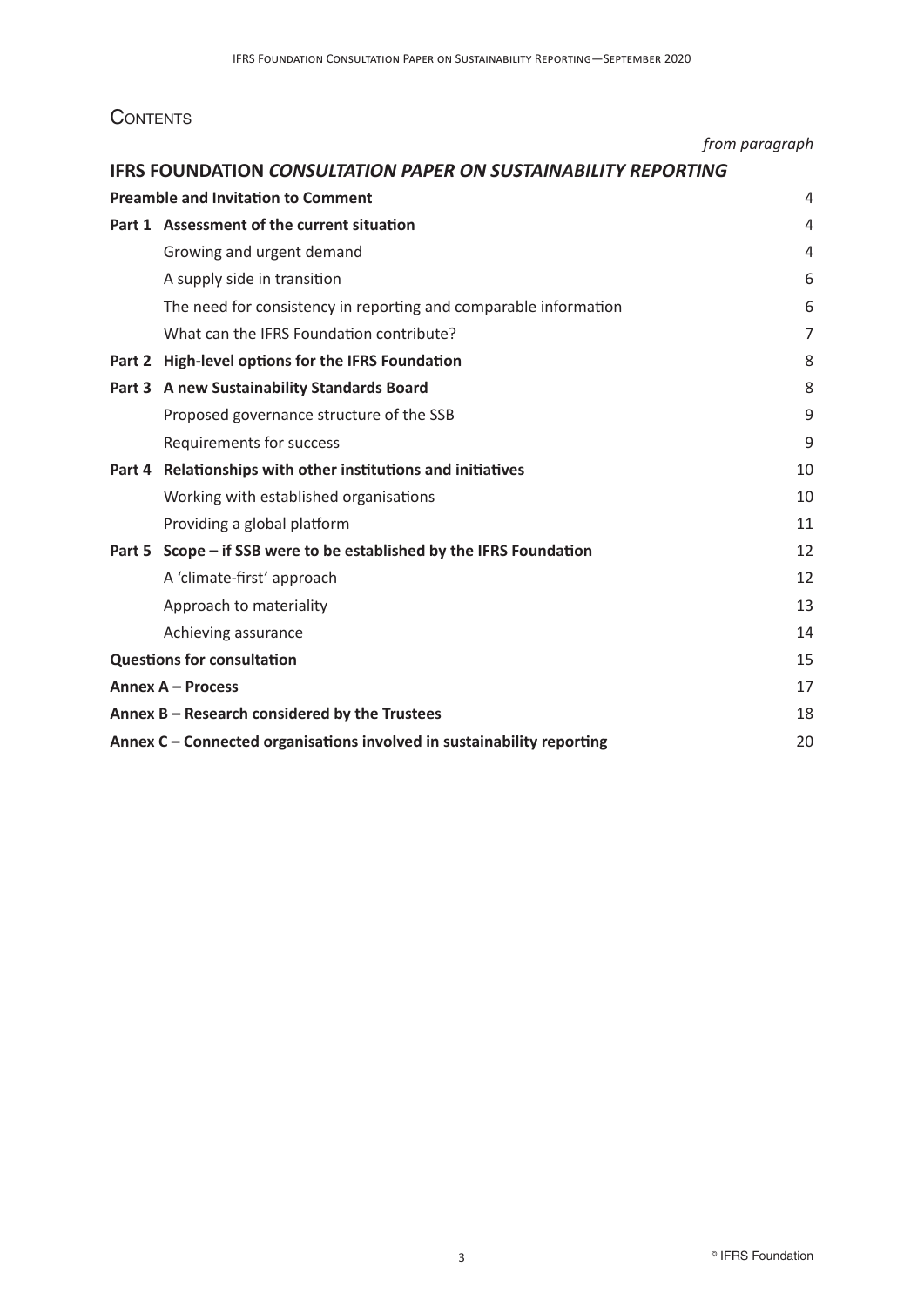# IFRS Foundation *Consultation Paper on Sustainability Reporting*

## <span id="page-4-0"></span>Preamble and Invitation to Comment

- 1 A Task Force, set up at the initiative of the Trustees of the IFRS Foundation (Trustees) in October 2019, has prepared this document for public consultation to identify the demand from stakeholders in the area of sustainability reporting and understand what the Foundation could do in response to that demand.<sup>1</sup>
- 2 This initiative must be understood in the context of IFRS Foundation's five-year review of its strategy, which started in January 2019. For further details of the work of the Trustee Task Force see Annex A.
- 3 The Trustees<sup>2</sup> invite detailed comments from stakeholders on the matters set out in this paper. The Trustees are providing a consultation period of no less than 90 days, consistent with previous invitations to comment on the IFRS Foundation's strategic reviews. The deadline for comments to be received is 31 December 2020. The Trustees will analyse all comments received and base their conclusions about the Foundation's potential role on these comments. The Trustees appreciate stakeholders taking the time to respond to the questions outlined on page 15–16 of this document.

### <span id="page-4-1"></span>Part 1: Assessment of the current situation

### <span id="page-4-2"></span>Growing and urgent demand

4 The Trustee Task Force has informally engaged with a cross section of stakeholders involved in sustainability reporting (including the investor and preparer communities, central banks, regulators,<sup>3</sup> public policy makers, auditing firms and other service providers). Through that *informal* engagement it became clear that sustainability reporting is continuing to increase in importance for those stakeholders. Notwithstanding differences in scope and motivation, all stakeholders share a common message: there is an urgent need to improve the consistency and comparability in sustainability reporting. A set of comparable and consistent standards will allow businesses to build public trust through greater transparency of their sustainability initiatives, which will be helpful to investors and an even broader audience in a context in which society is demanding initiatives to combat climate change.

<sup>1</sup> The Trustees are responsible for the governance and oversight of the IFRS Foundation and the International Accounting Standards Board. The Trustees are not involved in any technical matters relating to IFRS Standards. The Trustees are accountable to the Monitoring Board, a body of publicly accountable market authorities.

<sup>2</sup> Note that this Consultation Paper and its contents have been approved by the IFRS Foundation Trustees for publication.

<sup>3</sup> The Monitoring Board was kept informed of the preparation of the consultation paper but did not provide formal comments on this paper, nor approved it prior to its publication. Throughout the consultation period and the subsequent consideration by the Trustees of the public responses, the Monitoring Board expects to take the following steps:

 <sup>•</sup> Establish a dedicated working group to prepare for the Monitoring Board's engagement with the Trustees;

 <sup>•</sup> During the consultation period, the working group will assemble the Monitoring Board's questions and input for consideration by the Trustees; and

 <sup>•</sup> After public input is received from the consultation paper, the Monitoring Board members will actively engage with the Trustees before the Trustees determine what additional steps, if any, should be taken.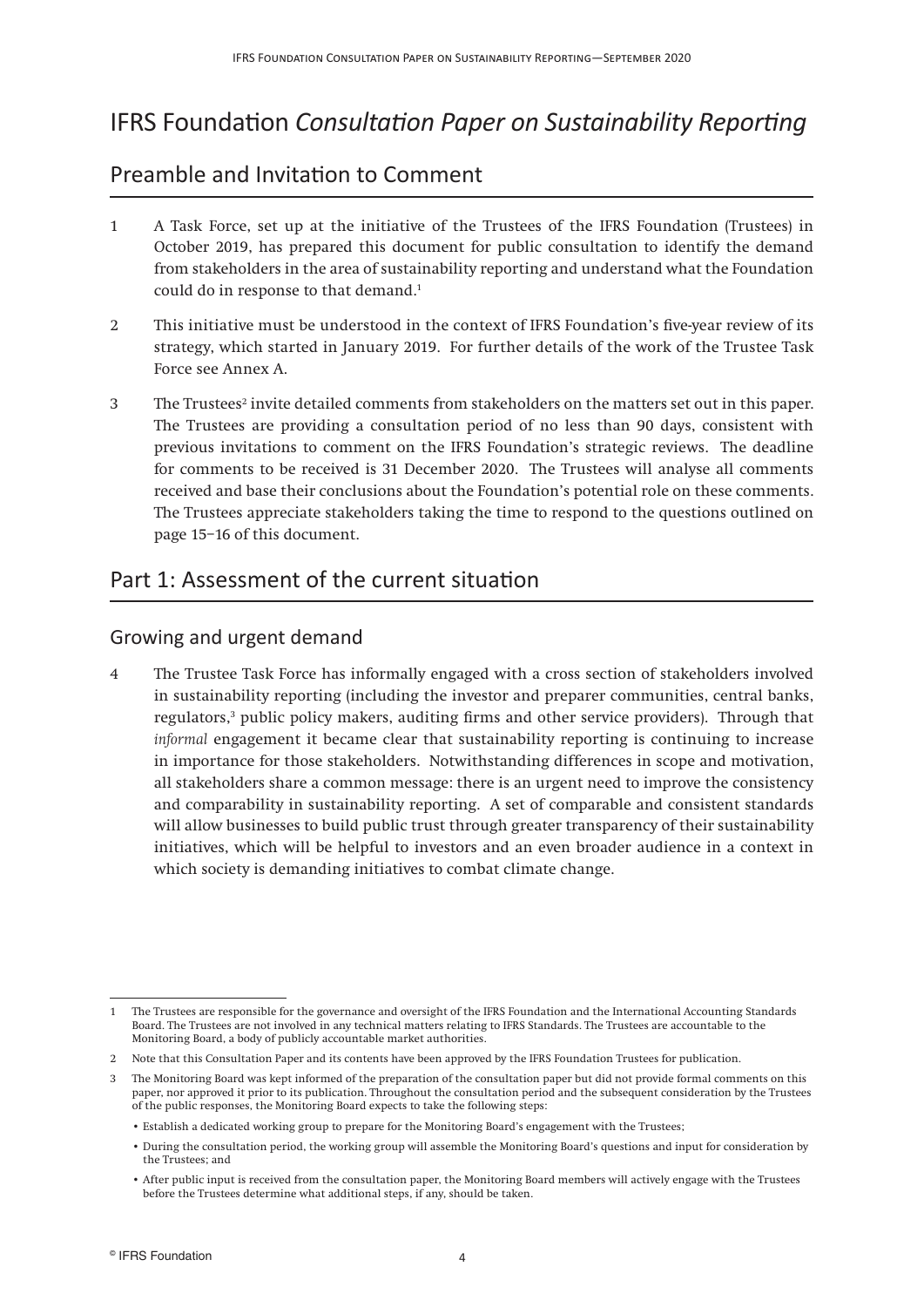- 5 **Investors**—Large institutional investors demand better disclosure of climate risks and sustainability indicators. These investors use sustainability reporting to inform their decisions and want comparable and verifiable information. Investors are, together with preparers, the driving force behind the increasing number of calls for clear, consistent and comparable sustainability information. Asset managers and institutional investors are currently facing an increasing set of expectations from their customers, clients and beneficiaries, while contending with underdeveloped data and analytics on investable assets and significant cost pressures. The investor community has already taken steps to help to ensure that the world's largest corporate greenhouse gas emitters act on climate change.<sup>4</sup>
- 6 **The corporate sector**—Increasing numbers of companies are committed to developing their sustainability reporting. Such commitment is driven by regulation, consumer behaviour, investor demand and the recognition of the impact that managing sustainability risks can have on long-term value creation. A broad consensus holds that the current practice of sustainability disclosure is inefficient and sometimes ineffective due to a lack of commonly accepted standards and the inability to compare the information reported or provide assurance. Companies also lack clarity about how they should report on the impact of climate-change transitions. Concerns are also emerging over increasing regional and domestic regulatory requirements and their impact on global competitiveness. The corporate sector also has established many initiatives on sustainability reporting.<sup>5</sup>
- 7 **Central banks**—Central banks are increasingly focused on climate-related risks and sustainability more broadly as important drivers of their financial stability work. Prudential regulators are starting to incorporate climate analyses into stress tests, and regulatory stress testing of banks and insurers increasingly includes estimates of climate-change impacts. This area is evolving quickly because of the intensifying demand to understand the impact of climate change on companies. The Network of Central Banks and Supervisors for Greening the Financial System (NGFS)<sup>6</sup> has been established to help strengthen the global response required to meet the goals of the Paris agreement<sup>7</sup> and to enhance the role of the financial system in managing risks and mobilising capital for green and low-carbon investments in environmentally sustainable development.8
- 8 **Market regulators**—Regulators' involvement in sustainability reporting is influenced by their governments' public policy positions. Consequently, regulators' views of sustainability reporting are more prominent in some regions, such as Europe or China, where securities and banking regulators are key leaders of policy initiatives. However, the International Organization of Security Commissions (IOSCO) is currently considering how its members could be involved in sustainability reporting.<sup>9</sup>

<sup>4</sup> For example, see [Climate Action 100+](https://climateaction100.wpcomstaging.com/about-us/).

<sup>5</sup> For example, see the [Partnership for Carbon Accounting Financials \(PCAF\),](https://carbonaccountingfinancials.com/about) [World Business Council for Sustainable Development](https://www.wbcsd.org/Overview/About-us)  [\(WBCFSD\)](https://www.wbcsd.org/Overview/About-us).

<sup>6</sup> [https://www.ngfs.net/en.](https://www.ngfs.net/en)

<sup>7</sup> [United Nations,](https://unfccc.int/files/essential_background/convention/application/pdf/english_paris_agreement.pdf) *Paris Agreement*, 2015.

<sup>8</sup> See, for example, [Network for Greening the Financial System, Technical document: Guide to climate scenario analysis for central](https://www.ngfs.net/sites/default/files/medias/documents/ngfs_guide_scenario_analysis_final.pdf)  [banks and supervisors, June 2020](https://www.ngfs.net/sites/default/files/medias/documents/ngfs_guide_scenario_analysis_final.pdf) and [Network for Greening the Financial System, Technical document: A sustainable and](https://www.ngfs.net/sites/default/files/medias/documents/ngfs-a-sustainable-and-responsible-investment-guide.pdf)  [responsible investment guide for central banks' portfolio management, October 2019](https://www.ngfs.net/sites/default/files/medias/documents/ngfs-a-sustainable-and-responsible-investment-guide.pdf).

<sup>9</sup> [IOSCO, Sustainable Finance and the Role of Securities Regulators and IOSCO: Final Report, April 2020.](https://www.iosco.org/library/pubdocs/pdf/IOSCOPD652.pdf)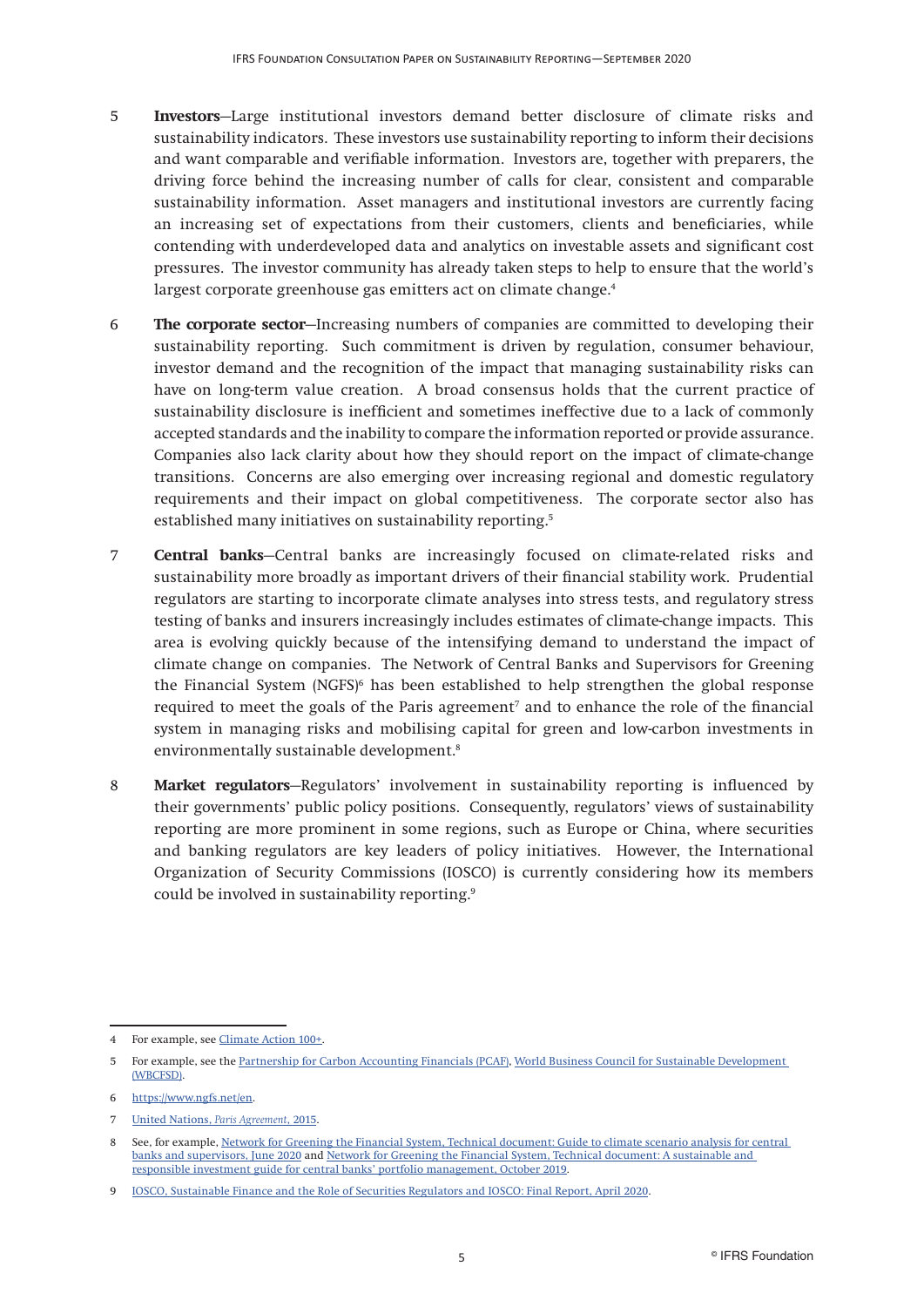- 9 **Public policy makers**—In response to public policy initiatives<sup>10,11</sup> to tackle climate change, companies will need to adapt their business models to become compatible with net zero carbon-emission targets that major jurisdictions have set in line with financial markets that are evolving to a net-zero world. Policy makers also expect that, in their reporting, companies may have to consider global public policy initiatives<sup>12</sup> relating to climate change.
- 10 **Auditing firms and other service providers**—Auditing firms and data and index providers develop and assess reporting frameworks. Auditing firms could play a major role in providing assurance if sustainability reporting were to be standardised and the information provided required such assurance.

### <span id="page-6-0"></span>A supply side in transition

- 11 Many organisations currently provide sustainability reporting frameworks, standards and metrics.13 Some of their work overlaps, but ultimately each standard- or framework-setter is seeking to produce specific products for its own stakeholders. Some organisations focus on non-financial standard-setting, some focus on creating a framework for non-financial information, and some focus on frameworks for climate-related disclosures.
- 12 These organisations' target audiences for standards also vary—the primary audience could be investors or wider society. Differences in focus and audience lead to differences in the way the organisations approach materiality, with some organisations focusing on the impact of risks on a company and other organisations focusing on a company's impact on the environment (see discussion on materiality). In response to this, there has been an effort made by some organisations to coordinate in order to build a shared vision on which a coherent corporatereporting system can be based (see paragraph 34).
- 13 Some countries and regions are taking initiatives that complement the private sector initiatives we have discussed. The European Union is highly engaged in sustainability reporting and has proposed its own approach (see discussion on providing a global platform).
- 14 Diverse approaches and objectives pose the threat of increasing fragmentation globally. The potential of fragmentation and the growing demands from stakeholders demonstrate the need for a global framework to provide greater comparability and reduce the complexity of approaches and objectives.

### <span id="page-6-1"></span>The need for consistency in reporting and comparable information

15 Outreach with stakeholders and research by the Task Force has revealed that a wide range of voluntary frameworks and standards are in use and that preparers are faced with opting to report using multiple standards, metrics or frameworks with limited effectiveness and impact, a high risk of complexity and an ever-increasing cost.

<sup>10</sup> See legally binding initiatives in [Denmark,](https://ens.dk/en/our-responsibilities/energy-climate-politics/danish-climate-policies) [France](https://www.reuters.com/article/us-france-energy/france-sets-2050-carbon-neutral-target-with-new-law-idUSKCN1TS30B), [New Zealand,](https://www.reuters.com/article/us-newzealand-climate/new-zealand-passes-law-aiming-for-net-zero-carbon-emissions-by-2050-idUSKBN1XH0RQ) [Sweden](http://www.swedishepa.se/Environmental-objectives-and-cooperation/Swedish-environmental-work/Work-areas/Climate/Climate-Act-and-Climate-policy-framework-/) and the [United Kingdom.](https://www.gov.uk/government/news/uk-becomes-first-major-economy-to-pass-net-zero-emissions-law)

<sup>11</sup> See discussion below on the initiatives of the European Union and providing a global platform.

<sup>12</sup> The [Paris Agreement](https://unfccc.int/files/essential_background/convention/application/pdf/english_paris_agreement.pdf) has been ratified by 189 parties. The agreement has two main objectives: *Long-term temperature goal (Art. 2)* – 'The Paris Agreement, in seeking to strengthen the global response to climate change, reaffirms the goal of limiting global temperature increase to well below 2 degrees Celsius, while pursuing efforts to limit the increase to 1.5 degree'; and *Global peaking and 'climate neutrality' (Art. 4)* – 'To achieve this temperature goal, Parties aim to reach global peaking of greenhouse gas emissions (GHGs) as soon as possible, recognizing peaking will take longer for developing country Parties, so as to achieve a balance between anthropogenic emissions by sources and removals by sinks of GHGs in the second half of the century.'

<sup>13</sup> Annex C provides an overview of organisations involved in sustainability reporting.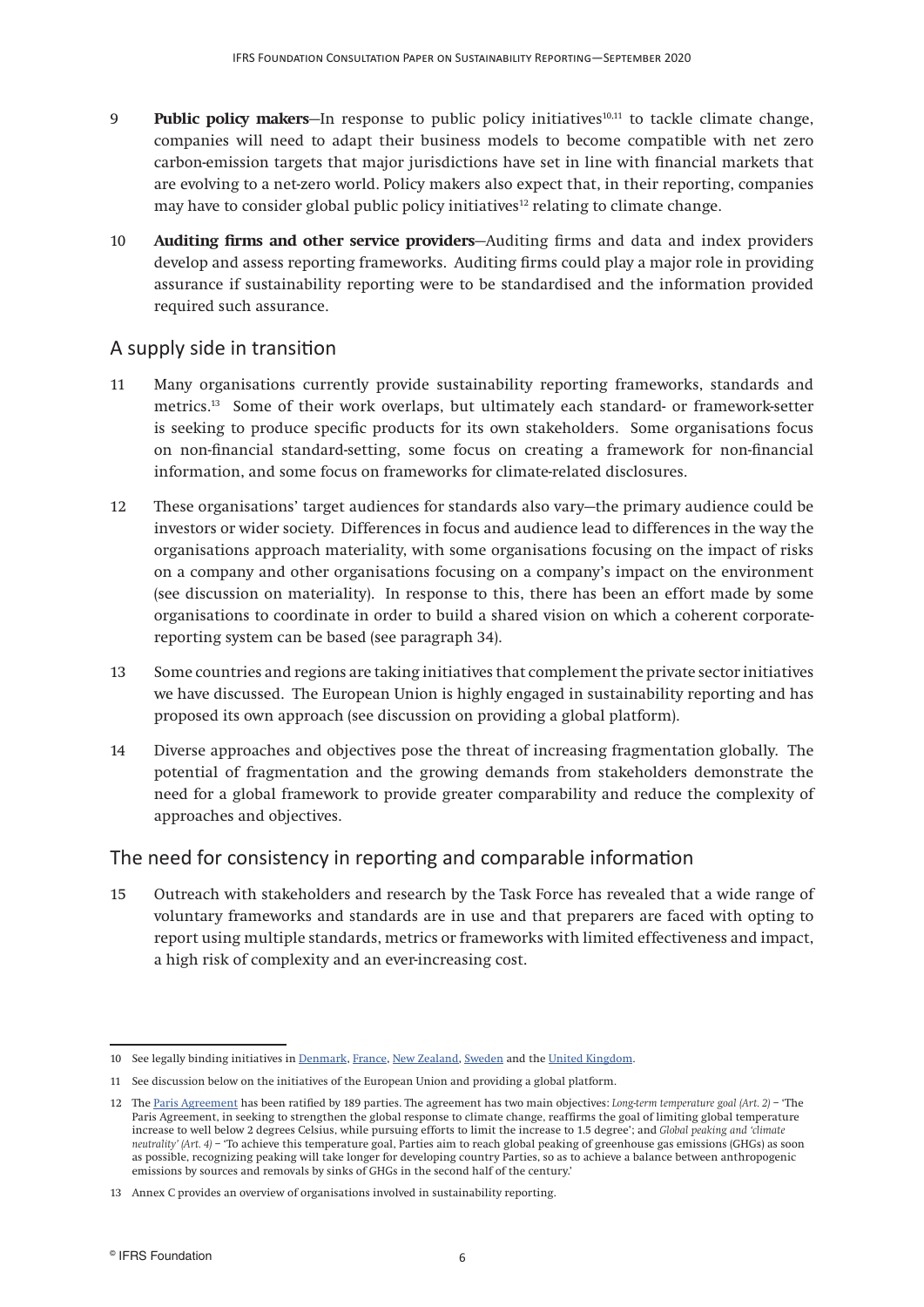16 Demand for better disclosure of sustainability information is urgent. Many stakeholders acknowledged that delays to global coherence, most pressingly on climate-related disclosures, will increase the threat of fragmentation and consequently cause difficulties in engaging capital markets to smooth the transition to a low-carbon economy. Many jurisdictions have committed to target dates to achieve net-zero emissions and reporting standards could play a vital role in assisting with these targets.

### <span id="page-7-0"></span>What can the IFRS Foundation contribute?

- 17 There have been several recent calls for the IFRS Foundation to become involved in reducing the level of complexity and achieving greater consistency in sustainability reporting.14 Such calls suggest that the IFRS Foundation's track record and expertise in standard-setting, and its relationships with global regulators and governments around the world, could be useful for setting sustainability reporting standards.
- 18 The IFRS Foundation's mission is to develop IFRS Standards that seek to bring transparency, accountability and efficiency to financial markets around the world. The work serves the public interest by fostering trust, growth and long-term financial stability in the global economy. The IFRS Foundation has existing standard-setting expertise and due process procedures focused on transparency, broad consultation and accountability that, as some have suggested, could be deployed to reduce complexity and achieve greater consistency in global sustainability reporting.
- 19 The IFRS Foundation maintains strong and collaborative international relationships with governments, regulators and national standard-setters to deliver its mission. The Foundation works closely with such stakeholders in connection with the Foundation's standard-setting, implementation support and maintenance activities. In many instances those relationships are formalised through memorandums of understanding.15 Such established relationships assist in the consistent use of IFRS Standards for all or most domestic publicly accountable entities (listed companies and financial institutions) in 144 jurisdictions around the world.<sup>16</sup>
- 20 The IFRS Foundation's standard-setting body, the International Accounting Standards Board (IASB), is also a member of the Corporate Reporting Dialogue (CRD),<sup>17</sup> which strives to strengthen cooperation, coordination and alignment among standard-setters and framework developers that have significant international influence in corporate reporting. The CRD also involves some standard-setters that focus on sustainability reporting.
- 21 The Foundation's current relationships could help to achieve further global consistency and reduce complexity in sustainability reporting, as some stakeholders suggest. Such work would require the support of, and a close institutional relationship with governments, regulators and national standard-setters.

<sup>14</sup> Accountancy Europe, *[Follow up paper: interconnected standard-setting for corporate reporting](https://www.accountancyeurope.eu/publications/follow-up-paper-interconnected-standard-setting-for-corporate-reporting/)*, June 2020; [Eumedion, Feedback statement](https://en.eumedion.nl/clientdata/217/media/clientimages/Feedback-statement-Green-Paper-NFI-def.pdf?v=200724154423)  on Eumedion's Green paper '*[Towards a global standard setter for non-financial reporting](https://en.eumedion.nl/clientdata/217/media/clientimages/Feedback-statement-Green-Paper-NFI-def.pdf?v=200724154423)*', July 2020; and [International Federation of](https://www.ifac.org/knowledge-gateway/contributing-global-economy/discussion/enhancing-corporate-reporting-way-forward)  Accountants, *[Enhancing Corporate Reporting: The Way Forward](https://www.ifac.org/knowledge-gateway/contributing-global-economy/discussion/enhancing-corporate-reporting-way-forward)*, September 2020.

<sup>15</sup> IFRS Foundation, *Cooperation agreements*[, accessed 21 September 2020.](https://www.ifrs.org/use-around-the-world/why-global-accounting-standards/#cooperation)

<sup>16</sup> IFRS Foundation, *Who uses IFRS Standards?*[, accessed 21 September 2020.](https://www.ifrs.org/use-around-the-world/use-of-ifrs-standards-by-jurisdiction/#profiles)

<sup>17</sup> [Corporate Reporting Dialogue,](https://corporatereportingdialogue.com/about/#participants) *Participants*, accessed 21 September 2020.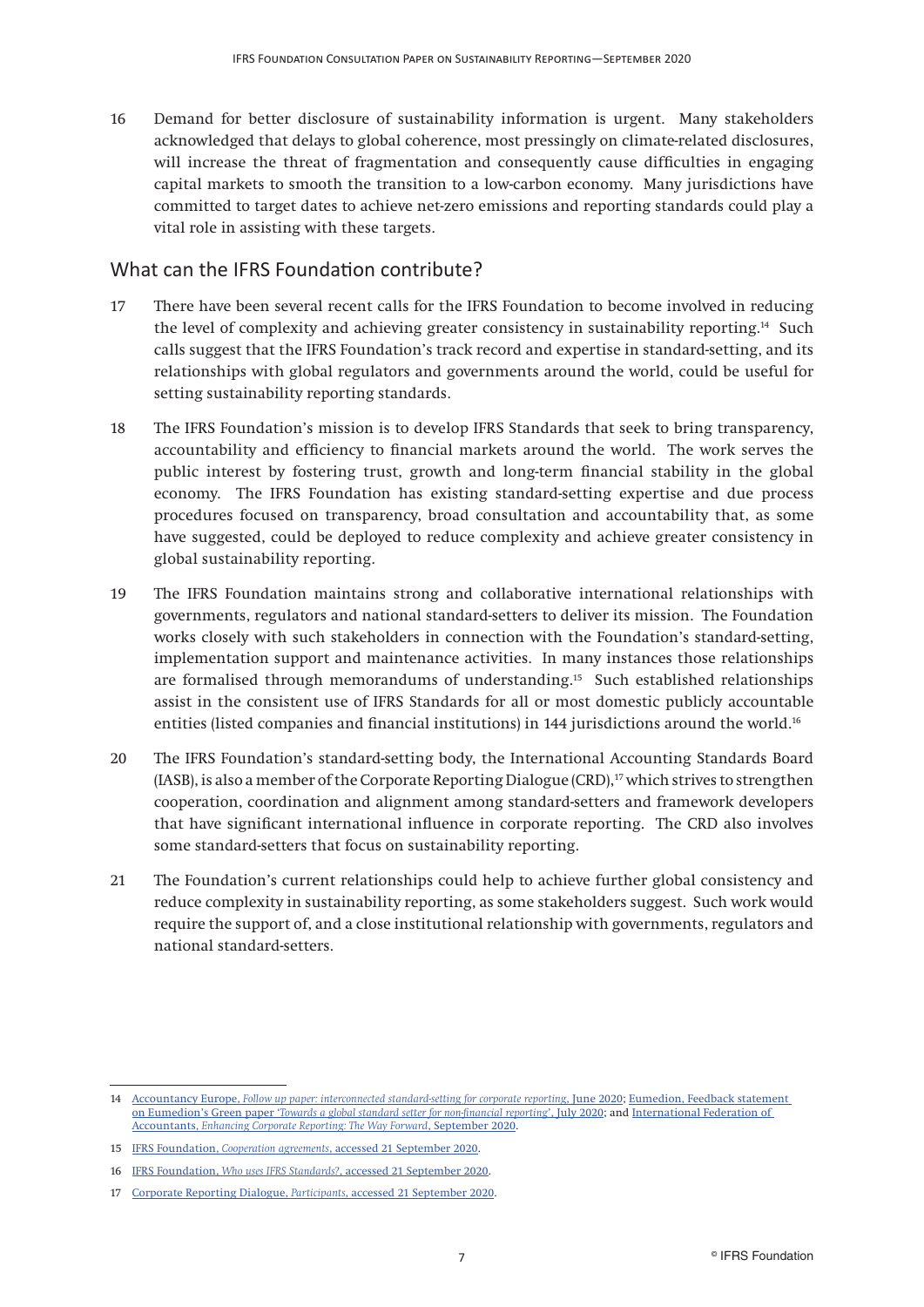# <span id="page-8-0"></span>Part 2: High-level options for the IFRS Foundation

- 22 The Trustees considered different options for how the IFRS Foundation could approach sustainability reporting while understanding the growing calls for the urgent need for further consistency in reporting and comparable information. The Trustees' consideration on the strategic direction of the Foundation in this area ultimately focused on 'change or no change', and the following options were considered:
	- (a) **Maintain the status quo**—the Trustees considered that maintaining the Foundation's current structure would not enable it to significantly reduce the complexity and improve comparability in sustainability reporting. Such an approach would carry the lowest risk of failure for the Foundation, but would provide the least benefit to the Foundation's stakeholders and other parties interested in achieving global comparability and a reduction of complexity in global sustainability reporting. Such an approach would not respond to several stakeholders' calls for the Foundation to take a leading role in global sustainability reporting.
	- (b) **Facilitate existing initiatives**—the Trustees considered that the Foundation could attempt to facilitate and harmonise existing initiatives, which could assist in reducing complexity. But this approach also carries an equal risk of causing fragmentation and adding to the complexity—by adding another voice to the discussion, rather than creating a global framework for consistent standard-setting.
	- (c) **Create a Sustainability Standards Board and become a standard-setter working with existing initiatives and building upon their work**—subject to consultation to understand whether demand is sufficient to create such a standard-setting body (see the section, Requirements for Success), this option is considered the best of those discussed to assist in reducing complexity and achieving comparability in sustainability reporting. The IFRS Foundation action could lead to an approach that seeks to harmonise and streamline sustainability reporting, which could benefit stakeholders of the IFRS Foundation and benefit sustainability reporting.

### <span id="page-8-1"></span>Part 3: A new Sustainability Standards Board

- 23 To achieve coherence and comparability, the approach recommended by the Task Force and supported by the Trustees would be to create a new Sustainability Standards Board (SSB) under the governance structure of the IFRS Foundation to develop global sustainability standards. The Trustees' approval of such an initiative is conditional on the satisfaction of the requirements for success (see paragraph 31).
- 24 The objective of the SSB would be to develop and maintain a global set of sustainability-reporting standards initially focused on climate-related risks. Such standard-setting would make use of existing sustainability frameworks and standards (for more information on the proposals for building upon existing initiatives and a 'climate-first approach' see paragraphs 41–43).
- 25 The proposed establishment of the SSB within the institutional and governance structure of the IFRS Foundation could achieve the objectives of developing a framework for sustainability reporting which is coherent with and connected to financial reporting and the IASB's own mission to serve investors and other primary users of financial statements.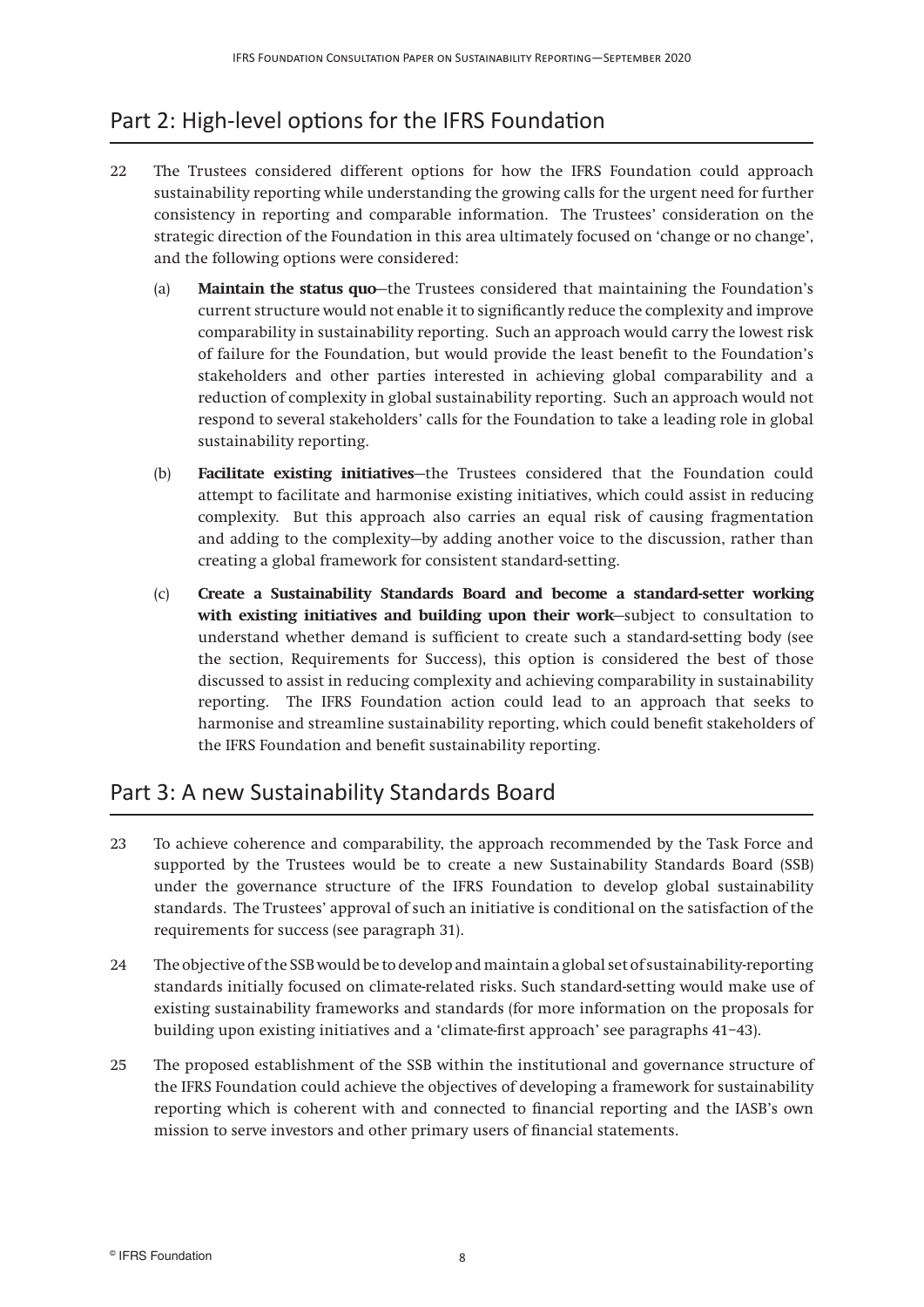- 26 The SSB could leverage and adapt the standard-setting process, due process procedures and network of the IFRS Foundation. The SSB could promote the consistent use and application of the new sustainability-reporting standards and contribute to international collaboration, cooperation and coordination among sustainability-reporting bodies, governments, regulators and other stakeholders to achieve further convergence.
- 27 The SSB would operate alongside the IASB, and the two boards would benefit from the increasing interconnectedness between financial reporting and sustainability reporting. Some have argued that using the knowledge base of the accountancy profession is a vital component in developing high-quality and consistent measurement and disclosure requirements in sustainability reporting.<sup>18</sup>
- 28 Stakeholders could also benefit if a single organisation developed requirements in financial reporting and sustainability reporting. Notably, such a standard-setter could help to significantly reduce complexity: the IASB and its staff could collaborate with the SSB; their expertise could be used to develop research synergies. The boards would need formal and informal mechanisms for communication and dialogue to develop these links and create synergies.

### <span id="page-9-0"></span>Proposed governance structure of the SSB

- 29 The IFRS Foundation's three-tier governance structure<sup>19</sup> could be effectively used for the creation of an SSB. This structure consists of an independent standard-setting board of experts governed and overseen by a global set of Trustees who, in turn, are accountable to a monitoring board of public authorities, the IFRS Foundation Monitoring Board. The Monitoring Board provides a formal link between the Trustees and public authorities to enhance the public accountability of the IFRS Foundation.
- 30 Structured in three tiers, the SSB would operate alongside the IASB and would be subject to the governance and oversight of the Trustees and the Monitoring Board. It is expected that if the SSB is established, Trustees will be selected who will provide a balance of professional backgrounds and experience and have an interest in developing and promoting transparency in sustainability reporting globally as well as in promoting consistent and comparable financial reporting.

### <span id="page-9-1"></span>Requirements for success

- 31 The Trustees have provisionally chosen to further develop the SSB option, on the condition that it would meet the following requirements for success. The Trustees consider these requirements essential for success:
	- (a) achieving a sufficient level of global support from public authorities, global regulators and market stakeholders, including investors and preparers, in key markets;
	- (b) working with regional initiatives to achieve global consistency and reduce complexity in sustainability reporting;
	- (c) ensuring the adequacy of the governance structure;
	- (d) achieving appropriate technical expertise for the Trustees, SSB members and staff;

<sup>18</sup> Accountancy Europe, *[Interconnected Standard Setting for corporate Reporting](https://www.accountancyeurope.eu/wp-content/uploads/191220-Future-of-Corporate-Reporting.pdf)*, December 2019.

<sup>19</sup> IFRS Foundation, *Our structure*[, accessed 21 September 2020](https://www.ifrs.org/about-us/our-structure/).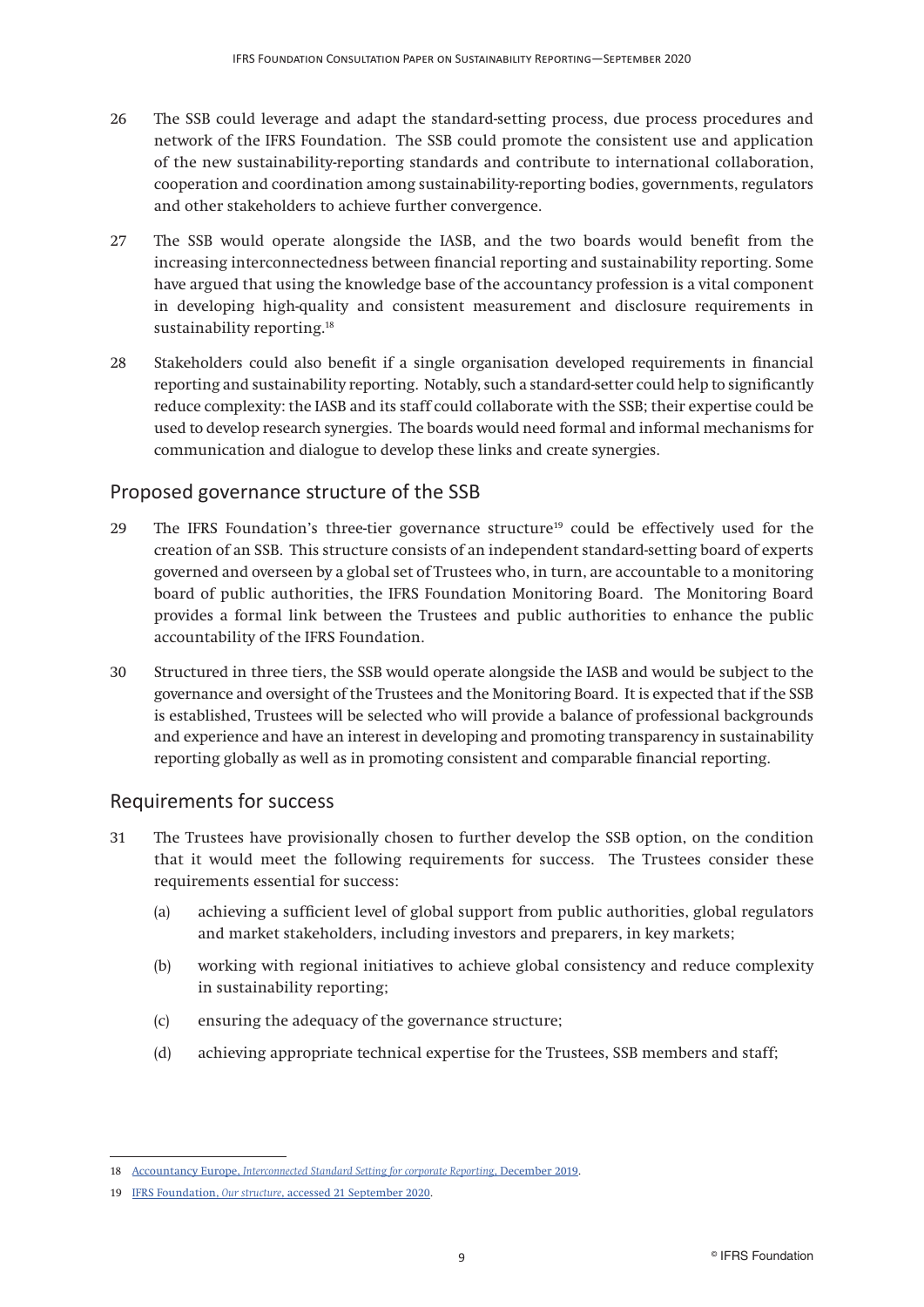- (e) achieving the level of separate funding required and the capacity to obtain financial support;
- (f) developing a structure and culture that seeks to build effective synergies with financial reporting; and
- (g) ensuring the current mission and resources of the IFRS Foundation are not compromised.

### <span id="page-10-0"></span>Part 4: Relationships with other institutions and initiatives

### <span id="page-10-1"></span>Working with established organisations

- 32 The Foundation is arguably well positioned to develop an appropriate institutional and governance framework to develop consistently applied global sustainability-reporting standards. However, some stakeholders are concerned that introducing the IFRS Foundation as a standard-setter in this area could put at risk the current momentum created by other frameworks and standard-setting bodies.
- 33 In 2015, the Financial Stability Board (FSB) established the Task Force on Climate-related Financial Disclosures (TCFD), and the IASB as a member of the FSB has participated in the oversight of the TCFD's work through its regular reports to the FSB. Nearly 800 public- and private-sector organisations, including global financial firms responsible for assets in excess of \$118 trillion, have endorsed the TCFD and its work.20 The IFRS Foundation continues to be involved in the FSB's work, as set out in its 2020 work programme,<sup>21</sup> to oversee the TCFD's implementation monitoring report and its further guidance on climate-related scenario analyses. However, the TCFD is a private-sector task force without any mandate or ability to set international standards and has not been established on a permanent footing.
- 34 Recently, a statement issued by the Sustainability Accounting Standards Board (SASB), the Global Reporting Initiative (GRI), the Climate Disclosure Standards Board (CDSB) and the Climate Disclosure Project (CDP) set out a proposal for collaboration to form the 'building blocks' of a set of metrics on global non-financial reporting. In that statement, the organisations reported that they would welcome the prospect of working with the IFRS Foundation.22,23 This statement has been followed by the issuance of a joint paper,<sup>24</sup> which outlines a collective commitment to drive toward the goals of creating a coherent and comprehensive corporate-reporting system through an ongoing program of deeper collaboration.
- 35 It is important for an SSB to build upon the established work of the aforementioned organisations and accumulated knowledge in this area. If the demand exists for the IFRS Foundation to become further involved in the remit of sustainability reporting, the IFRS Foundation can build on its own work. The Foundation has established expertise in standard-setting and the established organisations in sustainability reporting could provide their knowledge to benefit the new SSB.

<sup>20</sup> Task Force on Climate-related Financial Disclosures, *[Task Force on Climate-related Financial Disclosures: Status Report](https://www.fsb-tcfd.org/wp-content/uploads/2019/06/2019-TCFD-Status-Report-FINAL-053119.pdf)*, June 2019.

<sup>21</sup> Financial Stability Board, *FSB work programme for 2020*[, accessed 21 September 2020](https://www.fsb.org/2019/12/fsb-work-programme-for-2020/).

<sup>22</sup> Accountancy Europe, *[Follow up paper on interconnected standard-setting](https://www.accountancyeurope.eu/publications/follow-up-paper-interconnected-standard-setting-for-corporate-reporting/)*, June 2020.

<sup>23</sup> The IFRS Foundation does have established relationships with these named organisations through the International Accounting Standards Board's membership of the CRD.

<sup>24</sup> *[Statement of Intent to Work Together Towards Comprehensive Corporate Reporting: Summary of alignment discussions among leading sustainability](https://29kjwb3armds2g3gi4lq2sx1-wpengine.netdna-ssl.com/wp-content/uploads/Statement-of-Intent-to-Work-Together-Towards-Comprehensive-Corporate-Reporting.pdf)  [and integrated reporting organisations CDP, CDSB, GRI, IIRC and SASB](https://29kjwb3armds2g3gi4lq2sx1-wpengine.netdna-ssl.com/wp-content/uploads/Statement-of-Intent-to-Work-Together-Towards-Comprehensive-Corporate-Reporting.pdf)*, September 2020.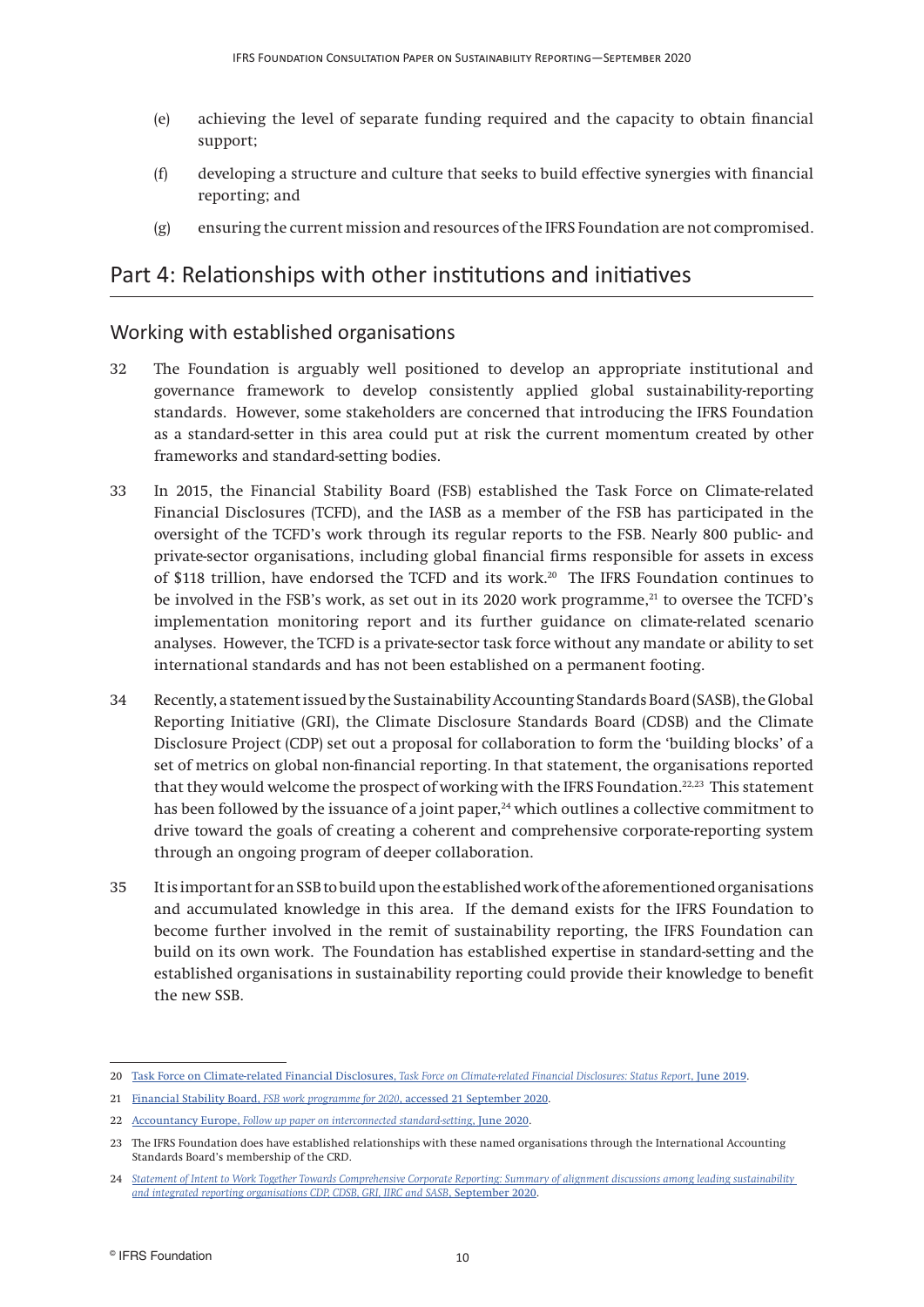36 The SSB would also need to build expertise and acquire the adequate human capital for its task. If this consultation were to find sufficient demand for the IFRS Foundation to add sustainability reporting to its remit and the key requirements for success were to be met, the Trustees would decide how best to engage with existing organisations involved in sustainability reporting. This engagement would focus on the most appropriate approach to achieving the goals of global consistency and reduced complexity, for example, by consolidating existing initiatives.

### <span id="page-11-0"></span>Providing a global platform

- 37 The Task Force's research and informal consultation has indicated that demand is growing for international coordination of an agreed set of sustainability-reporting standards. International standardisation assists in providing a level playing field for companies that prepare reports and international comparability for investors.
- 38 Regional and jurisdictional public policy initiatives, most notably by the European Union, have worked to:
	- (a) establish the International Platform on Sustainable Finance (IPSF);25
	- (b) review the Non-Financial Reporting Directive during  $2020;^{26}$
	- (c) start preparatory work on non-financial reporting standards, as the European Commission requested the European Financial Reporting Advisory Group (EFRAG) to do this as quickly as possible;<sup>27</sup> and
	- (d) develop a Taxonomy for sustainable activities. $28$
- 39 A process of 'bottom up' cooperation among regional initiatives or existing standard-setters alone would not be sufficient to realise the goal of establishing even a basic set of standards. To develop such standards, a global initiative would be needed, and it would be vital for that global initiative to cooperate with regional initiatives to achieve global consistency and comparability.
- 40 Stakeholders' views are welcomed on whether and how the IFRS Foundation could work with effective regional and national initiatives to achieve a global comparability and consistency for global stakeholders.

<sup>25</sup> European Commission, *[International platform on sustainable finance](https://ec.europa.eu/info/business-economy-euro/banking-and-finance/sustainable-finance/international-platform-sustainable-finance_en)*, accessed 21 September 2020.

<sup>26</sup> European Commission, *[Public consultation: Non-financial reporting by large companies \(updated rules\)](https://ec.europa.eu/info/law/better-regulation/have-your-say/initiatives/12129-Revision-of-Non-Financial-Reporting-Directive/public-consultation)*, February 2020.

<sup>27</sup> European Commission, *[Speech by Executive Vice-President Valdis Dombrovskis at the IFRS Foundation conference 'Financial reporting: remaining relevant](https://ec.europa.eu/commission/commissioners/2019-2024/dombrovskis/announcements/speech-executive-vice-president-valdis-dombrovskis-ifrs-foundation-conference-financial-reporting_en) in a changing environment*[', accessed 21 September 2020](https://ec.europa.eu/commission/commissioners/2019-2024/dombrovskis/announcements/speech-executive-vice-president-valdis-dombrovskis-ifrs-foundation-conference-financial-reporting_en).

<sup>28</sup> [Regulation \(EU\) 2020/852 of the European Parliament and of the Council of 18 June 2020 on the establishment of a framework to](https://eur-lex.europa.eu/legal-content/EN/TXT/?qid=1592905041630&uri=CELEX:32020R0852)  [facilitate sustainable investment, and amending Regulation \(EU\) 2019/2088.](https://eur-lex.europa.eu/legal-content/EN/TXT/?qid=1592905041630&uri=CELEX:32020R0852)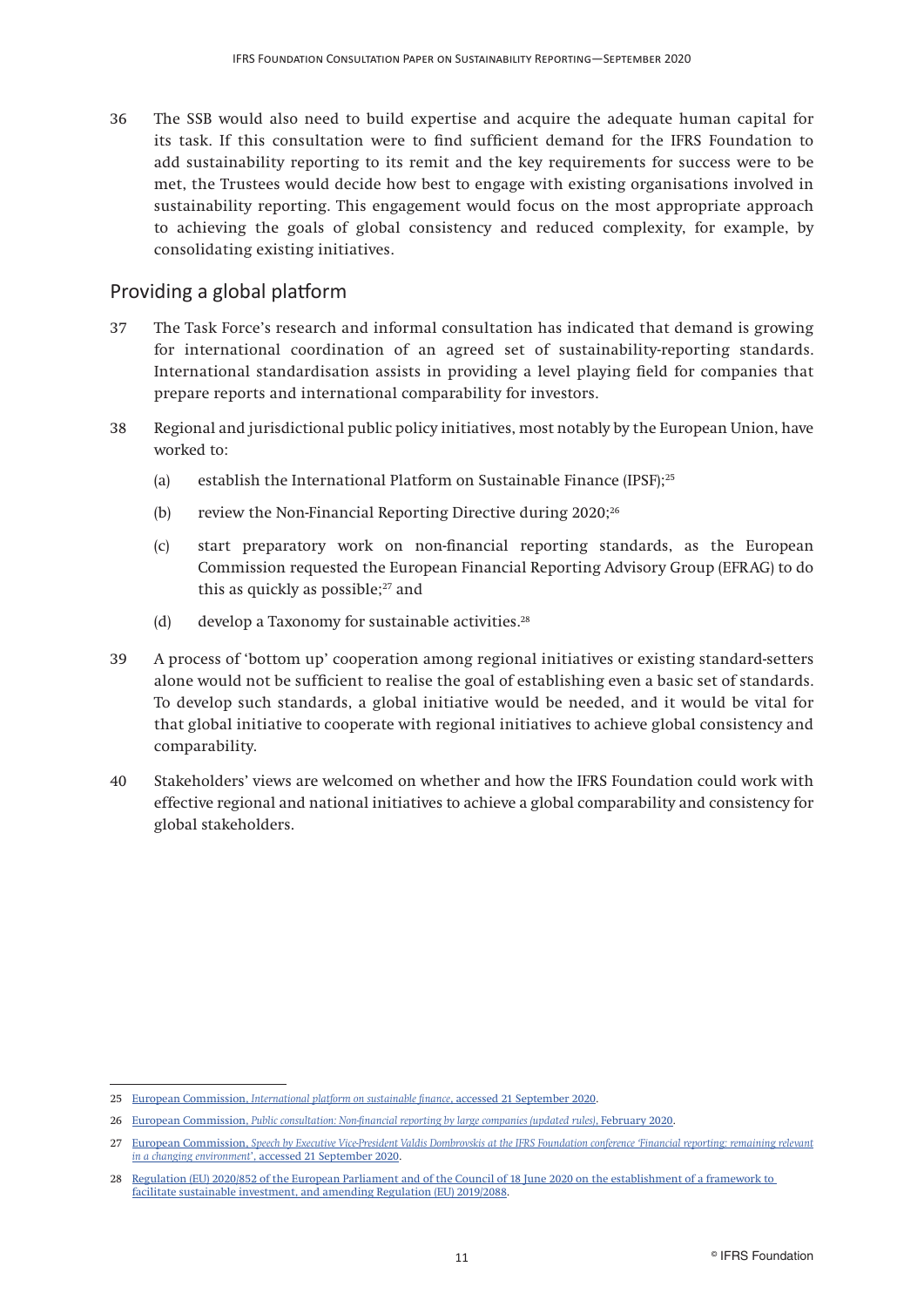# Part 5: Scope—if an SSB were to be established by the IFRS Foundation

### A 'climate-first' approach

- 41 The Task Force's research and informal consultation indicates that developing global sustainability-reporting standards for climate-related information is the most pressing concern. Climate risk is a financial risk of growing importance to investors and prudential regulators, mostly because of public policy initiatives by major jurisdictions globally. Given the immediacy of these initiatives, it is proposed that any initial work to be undertaken by the SSB focuses on climate-related information. Companies are already considering how their business operations will be affected by a transition to a low-carbon global economy, which will increasingly directly affect companies' financial reporting.29,30 What is meant by 'climate-related information' is open to interpretation. That information could focus specifically on climate change and greenhouse gas emissions, $31$  or take into consideration wider environmental factors $32$  and the associated financial risks.
- 42 The SSB could prioritise climate-related risk because of its urgency but could also consult on other environmental priorities. In certain jurisdictions a broader approach is already underway, and a focus solely on climate-related disclosures could misalign with public policies (for example jurisdictional regulations relating to the disclosure of information on pollution).33 The SSB could also broaden its work over time to focus on other priorities beyond a specifically climate or environmental focus (for example into social and other related matters) as demands change. This work would be subject to the IFRS Foundation's existing due process requirements.
- 43 During the Task Force's informal consultation, many stakeholders have argued that, at a later stage, the SSB might adopt a broader scope of sustainability reporting that includes the interrelationship between environmental, social and governance factors. For example, the mandate for the current World Economic Forum International Business Council<sup>34</sup> initiative also refers to the principles of governance, planet, people and prosperity, and proposes a flexible structure that would initially focus on climate but would be able to enlarge its scope in due course.

<sup>29</sup> Climate Financial Risk Forum, *[Climate financial risk forum guide: Summary](https://www.fca.org.uk/publication/corporate/climate-financial-risk-forum-guide-2020-summary.pdf)*, June 2020.

<sup>30</sup> IFRS Foundatio[n, 'Climate-related and other emerging risks disclosures: Assessing financial statement materiality',](https://cdn.ifrs.org/-/media/feature/news/2019/november/in-brief-climate-change-nick-anderson.pdf?la=en) *In Brief*, [November 2019.](https://cdn.ifrs.org/-/media/feature/news/2019/november/in-brief-climate-change-nick-anderson.pdf?la=en)

<sup>31</sup> As defined by United Nations, *[Kyoto Protocol to the United Nations Framework Convention on Climate Change](https://unfccc.int/sites/default/files/resource/docs/cop3/l07a01.pdf)*, December 1997.

<sup>32</sup> World Economic Forum International Business Council, *[Toward Common Metrics and Consistent Reporting of Sustainable Value Creation](https://www.weforum.org/whitepapers/toward-common-metrics-and-consistent-reporting-of-sustainable-value-creation)*, [January 2020](https://www.weforum.org/whitepapers/toward-common-metrics-and-consistent-reporting-of-sustainable-value-creation).

<sup>33</sup> [Alex L. Wang, 'Explaining Environmental Information Disclosure in China',](http://www.ecologylawquarterly.org/wp-content/uploads/2020/03/Explaining-Environmental-Information-Disclosure-in-China.pdf) *Ecology Law Quarterly*, vol. 44, 2018, p. 865.

<sup>34</sup> World Economic Forum International Business Council, *[Toward Common Metrics and Consistent Reporting of Sustainable Value Creation](https://www.weforum.org/whitepapers/toward-common-metrics-and-consistent-reporting-of-sustainable-value-creation)*, [January 2020](https://www.weforum.org/whitepapers/toward-common-metrics-and-consistent-reporting-of-sustainable-value-creation).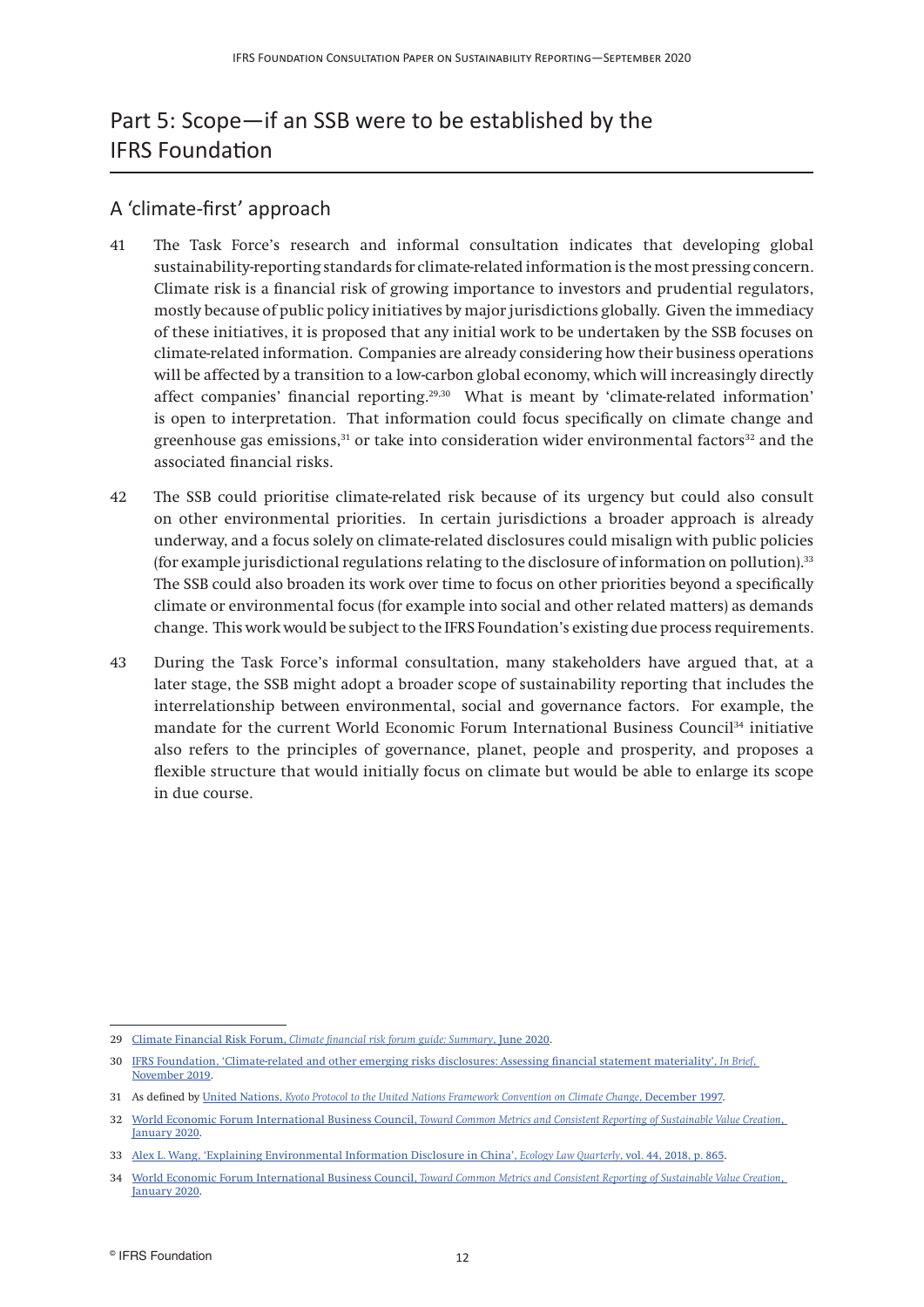### <span id="page-13-0"></span>Approach to materiality

### Objective of sustainability reporting

- 44 When considering the concept of materiality, it is important to determine the objectives of sustainability reporting, what information is needed to achieve those objectives and which stakeholders will use the information reported by companies. Qualitative characteristics of useful sustainability information also need to be developed, drawing upon principles set out in existing frameworks such as the TCFD, the SASB, the International <IR> Framework and the Sustainable Development Goals Disclosure recommendations (SDGD).35
- 45 The IASB has developed a conceptual framework that sets out the underlying concepts for financial reporting and guides the development of IFRS Standards. The *Conceptual Framework for Financial Reporting* helps to ensure that the Standards are consistent and that similar transactions are treated in the same way, so as to provide useful information for investors, lenders and other creditors. The *Conceptual Framework* incorporates qualitative characteristics of financial reporting that could inform the qualitative characteristics useful in sustainability reporting. The SSB could develop a conceptual framework of its own to guide its work on consistent and comparable sustainability reporting.

Considering value creation in the context of single and double materiality

46 The current mission of the IFRS Foundation is to deliver robust, reliable and transparent information as input for the decisions of the primary users of general-purpose financial statements. IFRS Standards are based on the concept of financial materiality, which implies focusing on information which – if omitted – could influence the decisions of investors or other users of the financial statements who are interested in the performance and long-term health of the reporting entity:

> Information is material if omitting, misstating or obscuring it could reasonably be expected to influence decisions that the primary users of general-purpose financial statements make on the basis of those financial statements which provide financial information about a specific reporting entity. —IAS 1 *Presentation of Financial Statements*.

- 47 Given the IFRS Foundation's current mandate and approach, some stakeholders have indicated that if the Foundation were to create an SSB it should focus on producing information about the effects of relevant events (for example, climate change) on the reporting entity, as this would support the decisions of investors and other market participants (the prime audience for financial reporting).
- 48 On the other hand, some stakeholders are interested in developing standards referring to the principle of 'double materiality', under which the impact of the reporting entity on the wider environment would also be reported (see, for example, the EU guidelines on non-financial reporting).36 In this case, the disclosures are typically about issues that are material to multiple stakeholders' understanding of a company's effect on its environment. A multi-stakeholder approach is, for example, adopted by the GRI.

<sup>35</sup> [Adams, C. A., with P. B. Druckman and R. C. Picot,](https://integratedreporting.org/wp-content/uploads/2020/01/ICAS5045_SDGD_Recommendations_A4_22pp_AW3-1.pdf) *Sustainable Development Goals Disclosure* (SDGD) Recommendations, January 2020.

<sup>36</sup> European Commission, *[Guidelines on reporting climate-related information](https://ec.europa.eu/finance/docs/policy/190618-climate-related-information-reporting-guidelines_en.pdf)*, 2019, p. [7.](https://ec.europa.eu/finance/docs/policy/190618-climate-related-information-reporting-guidelines_en.pdf
)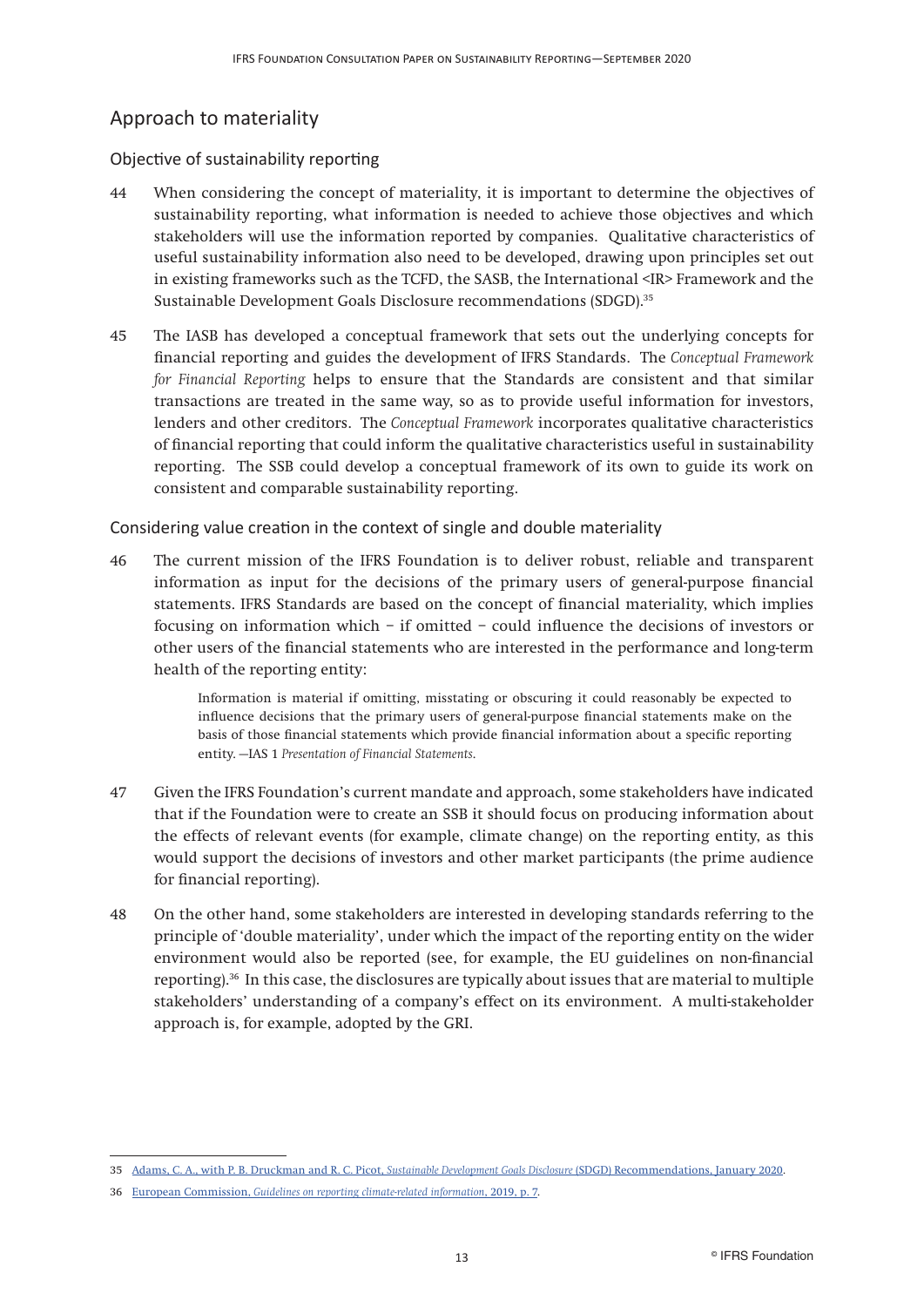49 Moreover, it must be recognized that disclosures that focus on a company's impact on the environment are becoming increasingly important to the investor audience (see the TCFD's recommended disclosure on GHG Emissions), because there is a connection between a company's impact on the environment and the risks and opportunities for that company.37 Such disclosures are increasingly important for investors to understand a company's long-term value creation as well as its impact on the climate.

#### Proposed approach for the SSB on materiality

- 50 For the SSB to commence with a double-materiality approach would substantially increase the complexity of the task and could potentially impact or delay the adoption of the standards. Therefore, a gradualist approach is recommended. If established, the SSB would initially focus its efforts on the sustainability information most relevant to investors and other market participants. Such information would more closely connect with the current focus of the IASB.
- 51 The SSB could consider how to broaden its scope as it proceeds with its work, while working with other initiatives, to provide a more comprehensive assessment of the risks and opportunities for a reporting entity. This comprehensive assessment would be particularly important if more jurisdictions embrace the double-materiality concept to minimize the risks of global and jurisdictional fragmentation of standards.

### <span id="page-14-0"></span>Achieving assurance

- 52 To achieve globally consistent sustainability reporting practices, sustainability information reported by companies will ultimately need to be subject to external assurance. However, there are conceptual and practical challenges to achieving such assurance, including the need for a consistent global framework and the difficulties of setting out qualitative sustainability-related disclosure requirements.38 These challenges are aligned with the conceptual challenges relating to materiality.
- 53 It may take some time for key stakeholders to develop common sustainability disclosures, but the objective is for companies to disclose information that has been externally assured. As the discipline of sustainability reporting matures, disclosures may vary, and some may require the use of developing methodology, such as the use of scenario analysis and stress testing. Such testing will affect the level of assurance of that information that can be provided. However, it would be desirable that the assurance framework for sustainability information will ultimately be similar to that for financial statements.
- 54 The IFRS Foundation has expertise in creating financial reporting standards with regard to auditing challenges and to help achieve this, has developed working relationships with the International Auditing and Assurance Standards Board (IAASB) and the audit profession.

<sup>37</sup> [Task Force on Climate-related Financial Disclosures,](https://www.fsb-tcfd.org/wp-content/uploads/2019/06/2019-TCFD-Status-Report-FINAL-053119.pdf) *Status Report*, June 2019, p. 2.

<sup>38</sup> [P. De Cambourg, President of the Autorité des Normes Comptables,](http://www.anc.gouv.fr/files/live/sites/anc/files/contributed/ANC/4.%20Qui%20sommes-nous/Communique_de_presse/Report-de-Cambourg_extra-financial-informations_May2019_EN.pdf) *Ensuring the relevance and reliability of non-financial corporate [information: an ambition and a competitive advantage for a sustainable Europe](http://www.anc.gouv.fr/files/live/sites/anc/files/contributed/ANC/4.%20Qui%20sommes-nous/Communique_de_presse/Report-de-Cambourg_extra-financial-informations_May2019_EN.pdf)*, May 2019, p. 161.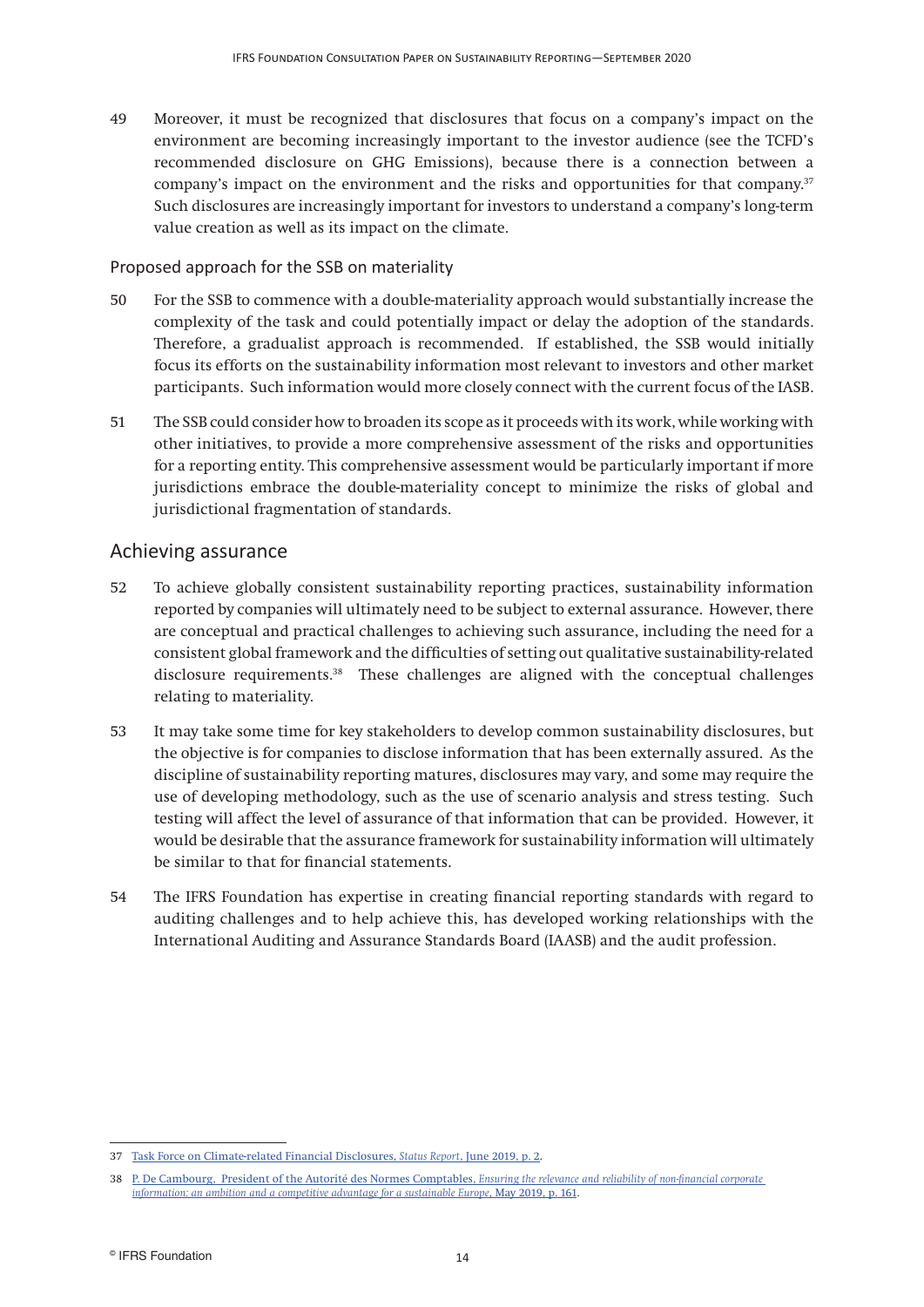# <span id="page-15-0"></span>Questions for consultation

### Question 1

Is there a need for a global set of internationally recognised sustainability reporting standards?

- (a) If yes, should the IFRS Foundation play a role in setting these standards and expand its standard-setting activities into this area?
- (b) If not, what approach should be adopted?

### Question 2

Is the development of a sustainability standards board (SSB) to operate under the governance structure of the IFRS Foundation an appropriate approach to achieving further consistency and global comparability in sustainability reporting?

### Question 3

Do you have any comment or suggested additions on the requirements for success as listed in paragraph 31 (including on the requirements for achieving a sufficient level of funding and achieving the appropriate level of technical expertise)?

#### Question 4

Could the IFRS Foundation use its relationships with stakeholders to aid the adoption and consistent application of SSB standards globally? If so, under what conditions?

### Question 5

How could the IFRS Foundation best build upon and work with the existing initiatives in sustainability reporting to achieve further global consistency?

### Question 6

How could the IFRS Foundation best build upon and work with the existing jurisdictional initiatives to find a global solution for consistent sustainability reporting?

#### Question 7

If the IFRS Foundation were to establish an SSB, should it initially develop climate-related financial disclosures before potentially broadening its remit into other areas of sustainability reporting?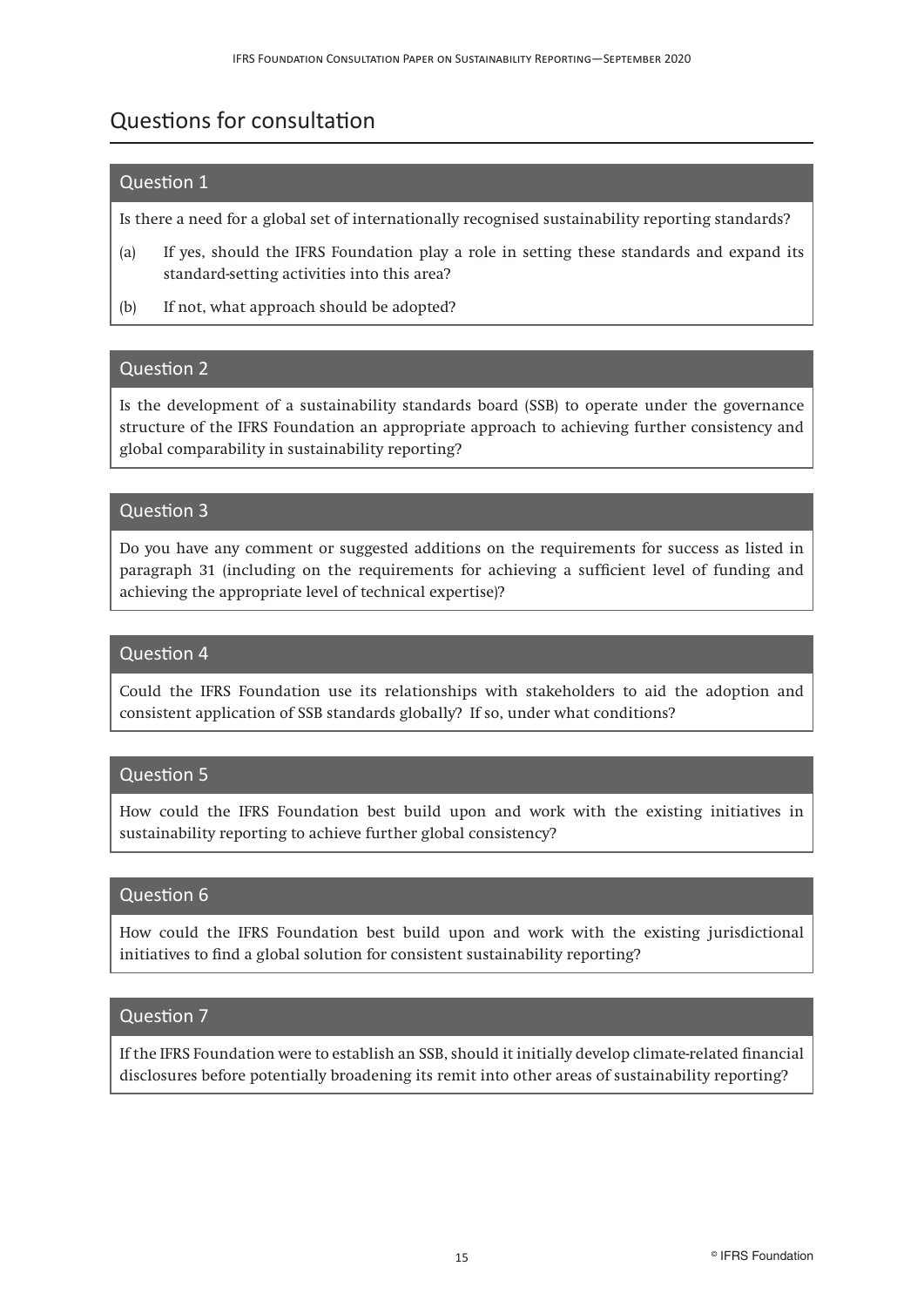### Question 8

Should an SSB have a focused definition of climate-related risks or consider broader environmental factors?

#### Question 9

Do you agree with the proposed approach to materiality in paragraph 50 that could be taken by the SSB?

### Question 10

Should the sustainability information to be disclosed be auditable or subject to external assurance? If not, what different types of assurance would be acceptable for the information disclosed to be reliable and decision-useful?

### Question 11

Stakeholders are welcome to raise any other comment or relevant matters for our consideration.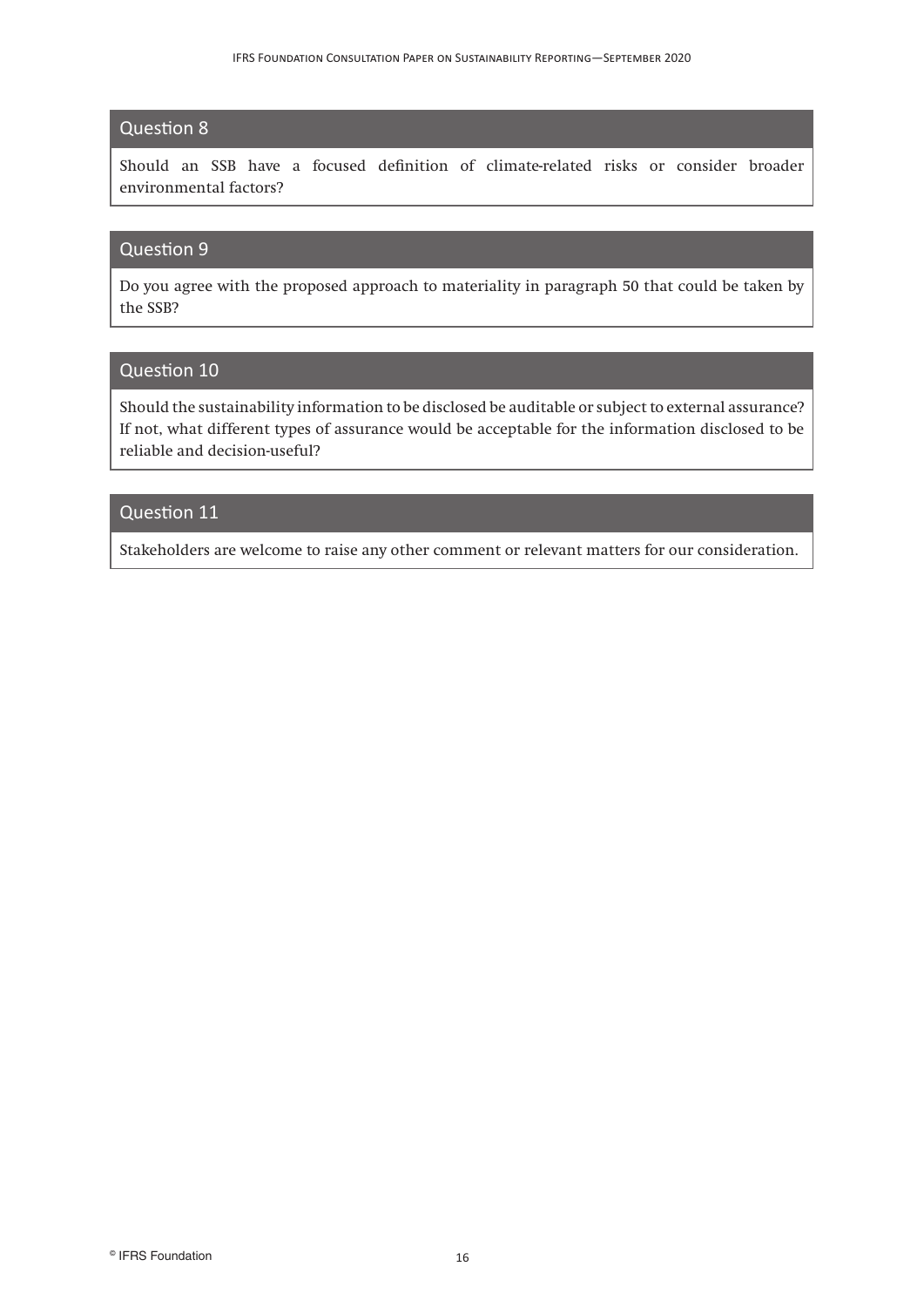### <span id="page-17-0"></span>Annex A – Process

- A1 The Trustees of the IFRS Foundation (the Trustees) started to assess future strategy in January 2019 in the context of the IFRS Foundation's five-yearly review of structure and effectiveness. One key element of that consideration was the growing interest among stakeholders in wider corporate reporting. As the Trustees' consideration advanced it was clear that sustainability reporting<sup>39</sup> was particularly prominent within that context.
- A2 The Trustees agreed in October 2019 that developments in sustainability reporting would be a key element of assessments of the Foundation's future strategy, and set up a Task Force to undertake further research and analysis. The Trustees were made aware of the growing demand for further consistency in reporting and for comparable information through interactions with stakeholders and a growing body of research on the subject.<sup>40</sup>
- A3 Since then, the Task Force has engaged with a cross section of stakeholders involved in sustainability reporting (including the investor and preparer communities, central banks, regulators, public policy makers, auditing firms and other service providers). Through that *informal* engagement it became clear that sustainability reporting is rapidly growing in importance, and that the multitude of organisations involved has led to added complexity. The Task Force's initial findings were presented to the Trustees in February 2020, and the Trustees mandated the Task Force to explore with stakeholders involved in global financial market governance whether and to what extent the IFRS Foundation could have a role in the remit of global sustainability reporting.
- A4 The Trustees agreed in June 2020 that the IFRS Foundation should develop a consultation paper on whether it should expand its standard-setting activities into this area. The Trustees noted that their motivation to consult publicly was to fully understand the type of demand from stakeholders in the area of sustainability reporting and what the Foundation could do in response to that demand.
- A5 The Trustees also agreed to establish a group of independent external experts to inform the development of this Consultation Paper. The IFRS Foundation Advisory Group on Sustainability Reporting (AGSR) was established in July 2020 and included Peter Praet (Chair), Eloy Lindeijer, Howard Davies, Ma Jun, Mary Schapiro, Patrick de Cambourg and Rudolf Bless. The AGSR provided advice on the consultation paper.<sup>41</sup> The Trustees approved the exposure of this Consultation Paper on 17 September 2020.

<sup>39</sup> For the purpose of this paper the term 'sustainability reporting' is used as a catch-all phase referring to information related to all environmental, social and governance (ESG) matters.

<sup>40</sup> Barker R. and R. G. Eccles, *[Should FASB and IASB be responsible for setting standards for nonfinancial information?](https://www.sbs.ox.ac.uk/sites/default/files/2018-10/Green%20Paper_0.pdf)* a Green Paper of the [University of Oxford Saïd Business School, October 2018;](https://www.sbs.ox.ac.uk/sites/default/files/2018-10/Green%20Paper_0.pdf) [P. De Cambourg, President of the Autorité des Normes Comptables,](https://www.sbs.ox.ac.uk/sites/default/files/2018-10/Green%20Paper_0.pdf) *Ensuring [the relevance and reliability of non-financial corporate information: an ambition and a competitive advantage for a sustainable Europe](https://www.sbs.ox.ac.uk/sites/default/files/2018-10/Green%20Paper_0.pdf)*, May 2019; and Bank for international settlements (BIS), *[The green swan: Central banking and financial stability in the age of climate change](https://www.bis.org/publ/othp31.pdf)*, January 2020.

<sup>41</sup> Note that this Consultation Paper and its contents are approved by the IFRS Foundation Trustees. The views expressed in this paper are those of the IFRS Foundation Trustees and do not necessarily reflect the advice or the views held by the AGSR or its individual members. The AGSR saw an earlier draft of this paper and did not see its final version.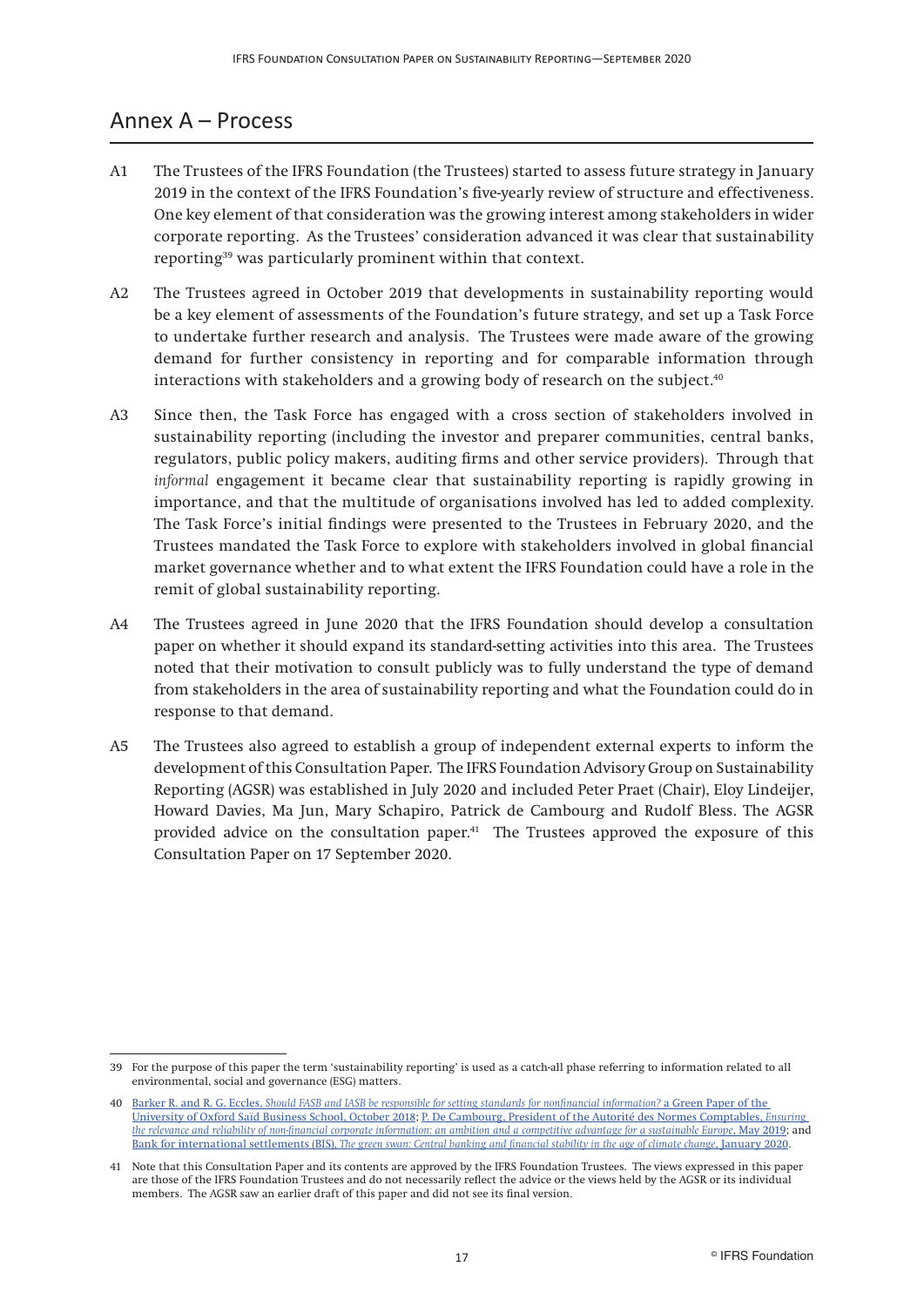## <span id="page-18-0"></span>Annex B – Research considered by the Trustees

#### *Investors*

Eumedion, *[Feedback statement on Eumedion's Green paper 'Towards a global standard setter for non-financial](https://en.eumedion.nl/clientdata/217/media/clientimages/Feedback-statement-Green-Paper-NFI-def.pdf?v=200724154423) reporting'*[, July 2020](https://en.eumedion.nl/clientdata/217/media/clientimages/Feedback-statement-Green-Paper-NFI-def.pdf?v=200724154423).

[Larry Fink, Chairman and CEO of Blackrock,](https://www.blackrock.com/corporate/investor-relations/larry-fink-ceo-letter) *A Fundamental Reshaping of Finance*, January 2020.

[R. Kumar, N. Wallace and C. Funk of State Street Global Investors, 'Into the Mainstream: ESG at the](https://corpgov.law.harvard.edu/2020/01/13/into-the-mainstream-esg-at-the-tipping-point/) Tipping Point', in *[Harvard Law School Forum on Corporate Governance](https://corpgov.law.harvard.edu/2020/01/13/into-the-mainstream-esg-at-the-tipping-point/)*, 13 January 2020.

#### *Corporate Sector*

[World Economic Forum International Business Council,](https://www.weforum.org/whitepapers/toward-common-metrics-and-consistent-reporting-of-sustainable-value-creation) *Toward Common Metrics and Consistent Reporting [of Sustainable Value Creation](https://www.weforum.org/whitepapers/toward-common-metrics-and-consistent-reporting-of-sustainable-value-creation)*, January 2020.

#### *Central Banks*

Bank for international settlements (BIS), *[The green swan - Central banking and financial stability in the age](https://www.bis.org/publ/othp31.pdf) [of climate change](https://www.bis.org/publ/othp31.pdf)*, January 2020.

[Network for Greening the Financial System, Technical document:](https://www.ngfs.net/sites/default/files/medias/documents/ngfs_guide_scenario_analysis_final.pdf) *Guide to climate scenario analysis for [central banks and supervisors](https://www.ngfs.net/sites/default/files/medias/documents/ngfs_guide_scenario_analysis_final.pdf)*, June 2020.

[Network for Greening the Financial System, Technical document:](https://www.ngfs.net/sites/default/files/medias/documents/ngfs-a-sustainable-and-responsible-investment-guide.pdf) *A sustainable and responsible investment [guide for central banks' portfolio management](https://www.ngfs.net/sites/default/files/medias/documents/ngfs-a-sustainable-and-responsible-investment-guide.pdf)*, October 2019.

#### *Market Regulators*

IOSCO, *[Sustainable Finance and the Role of Securities Regulators and IOSCO: Final Report](https://www.iosco.org/library/pubdocs/pdf/IOSCOPD652.pdf)*, April 2020.

Climate Financial Risk Forum, *[Climate financial risk forum guide: Summary](https://www.fca.org.uk/publication/corporate/climate-financial-risk-forum-guide-2020-summary.pdf)*, June 2020.

*Public Policy*

[Alex L. Wang, 'Explaining Environmental Information Disclosure in China',](http://www.ecologylawquarterly.org/wp-content/uploads/2020/03/Explaining-Environmental-Information-Disclosure-in-China.pdf) *Ecology Law Quarterly*, [vol. 44, 2018, p. 865](http://www.ecologylawquarterly.org/wp-content/uploads/2020/03/Explaining-Environmental-Information-Disclosure-in-China.pdf).

European Commission, *[Public consultation: Non-financial reporting by large companies \(updated rules\)](https://ec.europa.eu/info/law/better-regulation/have-your-say/initiatives/12129-Revision-of-Non-Financial-Reporting-Directive/public-consultation)*, [February 2020.](https://ec.europa.eu/info/law/better-regulation/have-your-say/initiatives/12129-Revision-of-Non-Financial-Reporting-Directive/public-consultation)

[Speech by Executive Vice-President Valdis Dombrovskis at the IFRS Foundation conference 'Financial](https://ec.europa.eu/commission/commissioners/2019-2024/dombrovskis/announcements/speech-executive-vice-president-valdis-dombrovskis-ifrs-foundation-conference-financial-reporting_en) [reporting: remaining relevant in a changing environment', February 2020](https://ec.europa.eu/commission/commissioners/2019-2024/dombrovskis/announcements/speech-executive-vice-president-valdis-dombrovskis-ifrs-foundation-conference-financial-reporting_en).

[European Union, Regulation \(EU\) 2020/852 of the European Parliament and of the Council of 18](https://ec.europa.eu/commission/commissioners/2019-2024/dombrovskis/announcements/speech-executive-vice-president-valdis-dombrovskis-ifrs-foundation-conference-financial-reporting_enhttps://eur-lex.europa.eu/legal-content/EN/TXT/?qid=1592905041630&uri=CELEX:32020R0852) [June 2020 on the establishment of a framework to facilitate sustainable investment, and amending](https://ec.europa.eu/commission/commissioners/2019-2024/dombrovskis/announcements/speech-executive-vice-president-valdis-dombrovskis-ifrs-foundation-conference-financial-reporting_enhttps://eur-lex.europa.eu/legal-content/EN/TXT/?qid=1592905041630&uri=CELEX:32020R0852) [Regulation \(EU\) 2019/2088,](https://ec.europa.eu/commission/commissioners/2019-2024/dombrovskis/announcements/speech-executive-vice-president-valdis-dombrovskis-ifrs-foundation-conference-financial-reporting_enhttps://eur-lex.europa.eu/legal-content/EN/TXT/?qid=1592905041630&uri=CELEX:32020R0852) [Guidelines on reporting climate-related information, European](https://ec.europa.eu/finance/docs/policy/190618-climate-related-information-reporting-guidelines_en.pdf) [Union, 2019](https://ec.europa.eu/finance/docs/policy/190618-climate-related-information-reporting-guidelines_en.pdf).

### *Global Governance*

[Task Force on Climate-related Financial Disclosures,](https://www.fsb-tcfd.org/wp-content/uploads/2019/06/2019-TCFD-Status-Report-FINAL-053119.pdf) *Task Force on Climate-related Financial Disclosures: [Status Report](https://www.fsb-tcfd.org/wp-content/uploads/2019/06/2019-TCFD-Status-Report-FINAL-053119.pdf)*, June 2019.

United Nations, *[Kyoto Protocol to the United Nations Framework Convention on Climate Change](https://unfccc.int/sites/default/files/resource/docs/cop3/l07a01.pdf)*, December 1997.

[United Nations,](https://unfccc.int/files/essential_background/convention/application/pdf/english_paris_agreement.pdf) *Paris Agreement*, 2015.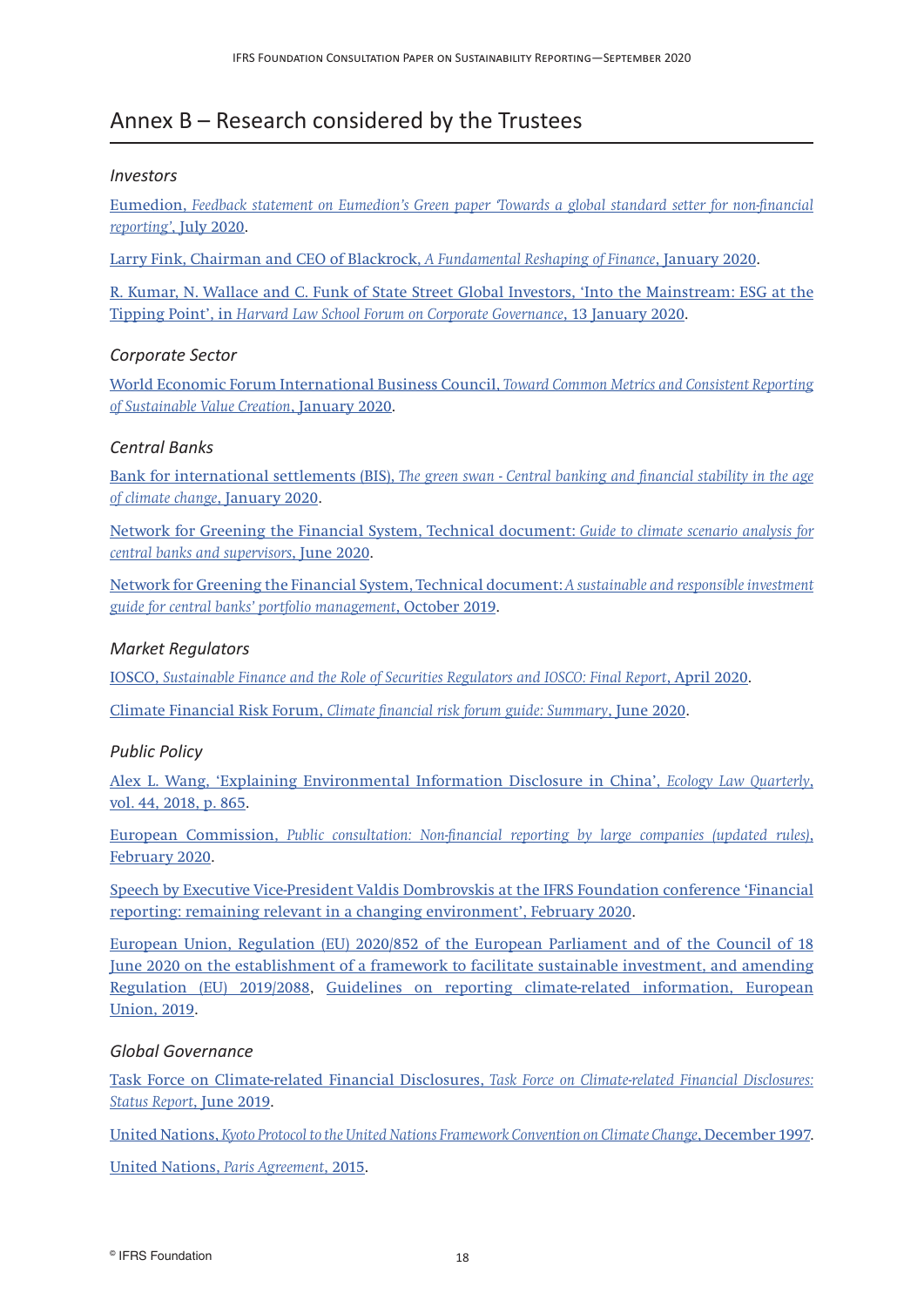*Thought leadership*

Accountancy Europe, *[Interconnected Standard Setting for corporate Reporting](https://www.accountancyeurope.eu/wp-content/uploads/191220-Future-of-Corporate-Reporting.pdf)*, December 2019.

Accountancy Europe, *[Follow up paper on interconnected standard-setting](https://www.accountancyeurope.eu/publications/follow-up-paper-interconnected-standard-setting-for-corporate-reporting/)*, June 2020.

[Adams, C. A., with P. B., Druckman and R. C. Picot,](https://integratedreporting.org/wp-content/uploads/2020/01/ICAS5045_SDGD_Recommendations_A4_22pp_AW3-1.pdf) *Sustainable Development Goals Disclosure (SDGD) [Recommendations](https://integratedreporting.org/wp-content/uploads/2020/01/ICAS5045_SDGD_Recommendations_A4_22pp_AW3-1.pdf)*, January 2020.

Barker R. and R. G. Eccles, *[Should FASB and IASB be responsible for setting standards for nonfinancial](https://www.sbs.ox.ac.uk/sites/default/files/2018-10/Green%20Paper_0.pdf) information?*[, a Green Paper of the University of Oxford Saïd Business School, October 2018](https://www.sbs.ox.ac.uk/sites/default/files/2018-10/Green%20Paper_0.pdf).

[P. De Cambourg, President of the Autorité des Normes Comptables,](http://www.anc.gouv.fr/files/live/sites/anc/files/contributed/ANC/4.%20Qui%20sommes-nous/Communique_de_presse/Report-de-Cambourg_extra-financial-informations_May2019_EN.pdf) *Ensuring the relevance and reliability [of non-financial corporate information: an ambition and a competitive advantage for a sustainable Europe](http://www.anc.gouv.fr/files/live/sites/anc/files/contributed/ANC/4.%20Qui%20sommes-nous/Communique_de_presse/Report-de-Cambourg_extra-financial-informations_May2019_EN.pdf)*, [May 2019.](http://www.anc.gouv.fr/files/live/sites/anc/files/contributed/ANC/4.%20Qui%20sommes-nous/Communique_de_presse/Report-de-Cambourg_extra-financial-informations_May2019_EN.pdf)

International Federation of Accountants, *[Enhancing Corporate Reporting: The Way Forward](https://www.ifac.org/knowledge-gateway/contributing-global-economy/discussion/enhancing-corporate-reporting-way-forward)*, September 2020.

*IFRS Foundation*

[IFRS, 'IFRS Standards and climate-related disclosures',](https://cdn.ifrs.org/-/media/feature/news/2019/november/in-brief-climate-change-nick-anderson.pdf?la=en
) *In Brief*, November 2019.

IFRS Foundation, *Cooperation agreements*[, accessed 21 September 2020](https://www.ifrs.org/use-around-the-world/why-global-accounting-standards/#cooperation).

IFRS Foundation, *[The use of IFRS Standards around the world](https://www.ifrs.org/use-around-the-world/)*, accessed 21 September 2020.

IFRS Foundation, *Our Structure*[, accessed 21 September 2020.](https://www.ifrs.org/about-us/our-structure/)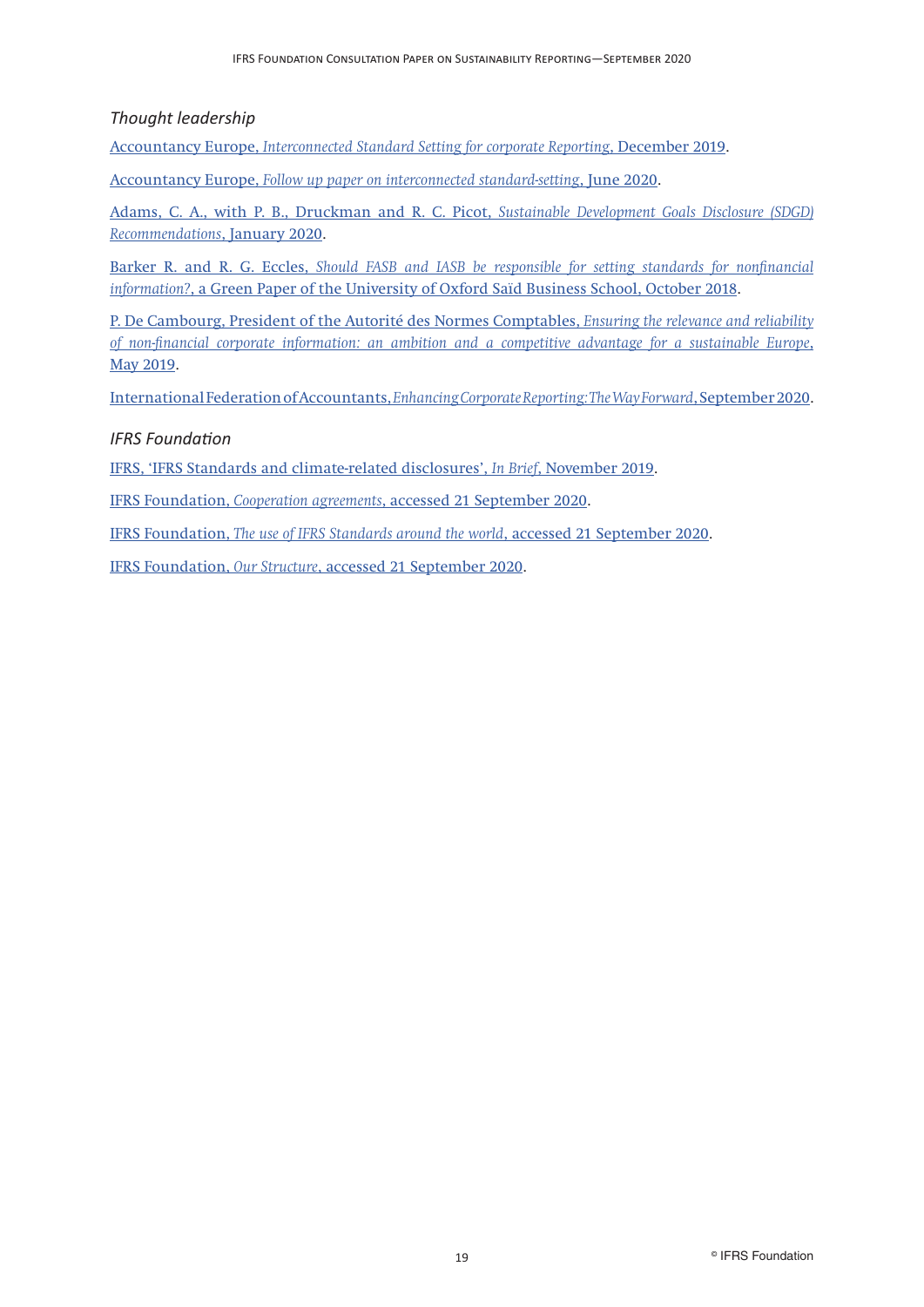# Annex C – Connected organisations involved in sustainability reporting

Each organisation listed below contains a link to the 'about' section on their website

*Connected through the IASB's membership of the Financial Stability Board* [The Financial Stability Board's Task Force on Climate-related Financial Disclosures](https://www.fsb-tcfd.org/about/)

*Fellow members of the Corporate Reporting Dialogue* [CDP](https://www.cdp.net/en/info/about-us) [Climate Disclosure Standards Board](https://www.cdsb.net/our-story) [Global Reporting Initiative](https://www.globalreporting.org/Information/about-gri/Pages/default.aspx) [International Integrated Reporting Council](https://integratedreporting.org/the-iirc-2/) [Sustainability Accounting Standards Board](https://www.sasb.org/governance/standards-board/)